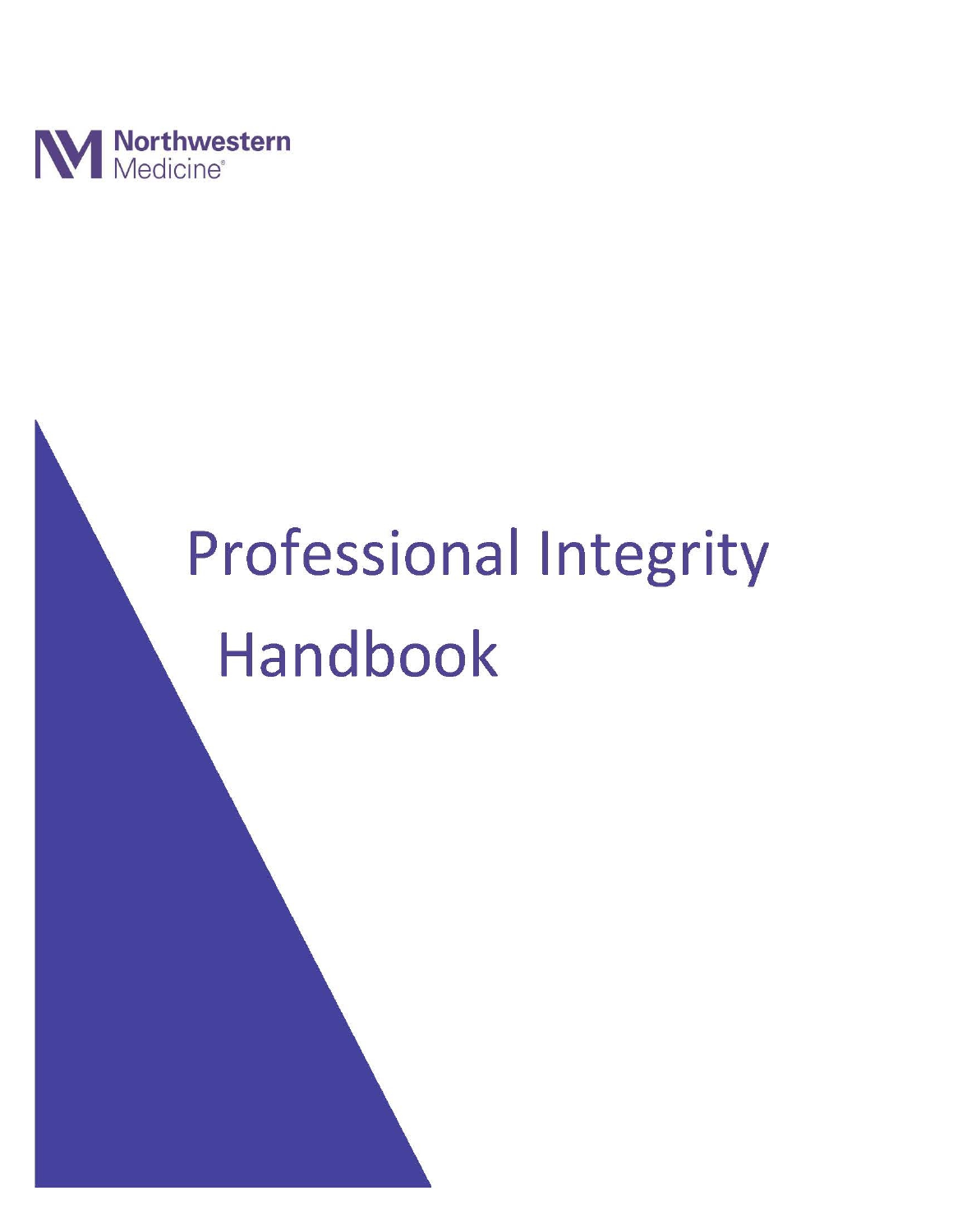| Α.        |                                                                                              |  |  |
|-----------|----------------------------------------------------------------------------------------------|--|--|
| <b>B.</b> |                                                                                              |  |  |
| C.        |                                                                                              |  |  |
| D.        |                                                                                              |  |  |
| Ε.        |                                                                                              |  |  |
| F.        |                                                                                              |  |  |
|           |                                                                                              |  |  |
| А.        |                                                                                              |  |  |
| <b>B.</b> | Consulting, Advisory Boards, Speaking Engagements, Medical-Legal and Similar Compensated     |  |  |
| C.        |                                                                                              |  |  |
| D.        | Training and Education Regarding Use of Medical Devices or Other Products in Use at NMHC  14 |  |  |
| Ε.        |                                                                                              |  |  |
| F.        |                                                                                              |  |  |
| G.        |                                                                                              |  |  |
| Η.        |                                                                                              |  |  |
| Ι.        |                                                                                              |  |  |
| J.        |                                                                                              |  |  |
| К.        |                                                                                              |  |  |
| L.        |                                                                                              |  |  |
| M.        |                                                                                              |  |  |
| N.        | Patient Referrals to Family Members or to Entities in which You or Your Family Member has an |  |  |
| 0.        | Educational Grants and Donations to Underwrite Educational Conferences at NMHC Facilities or |  |  |
| Ρ.        |                                                                                              |  |  |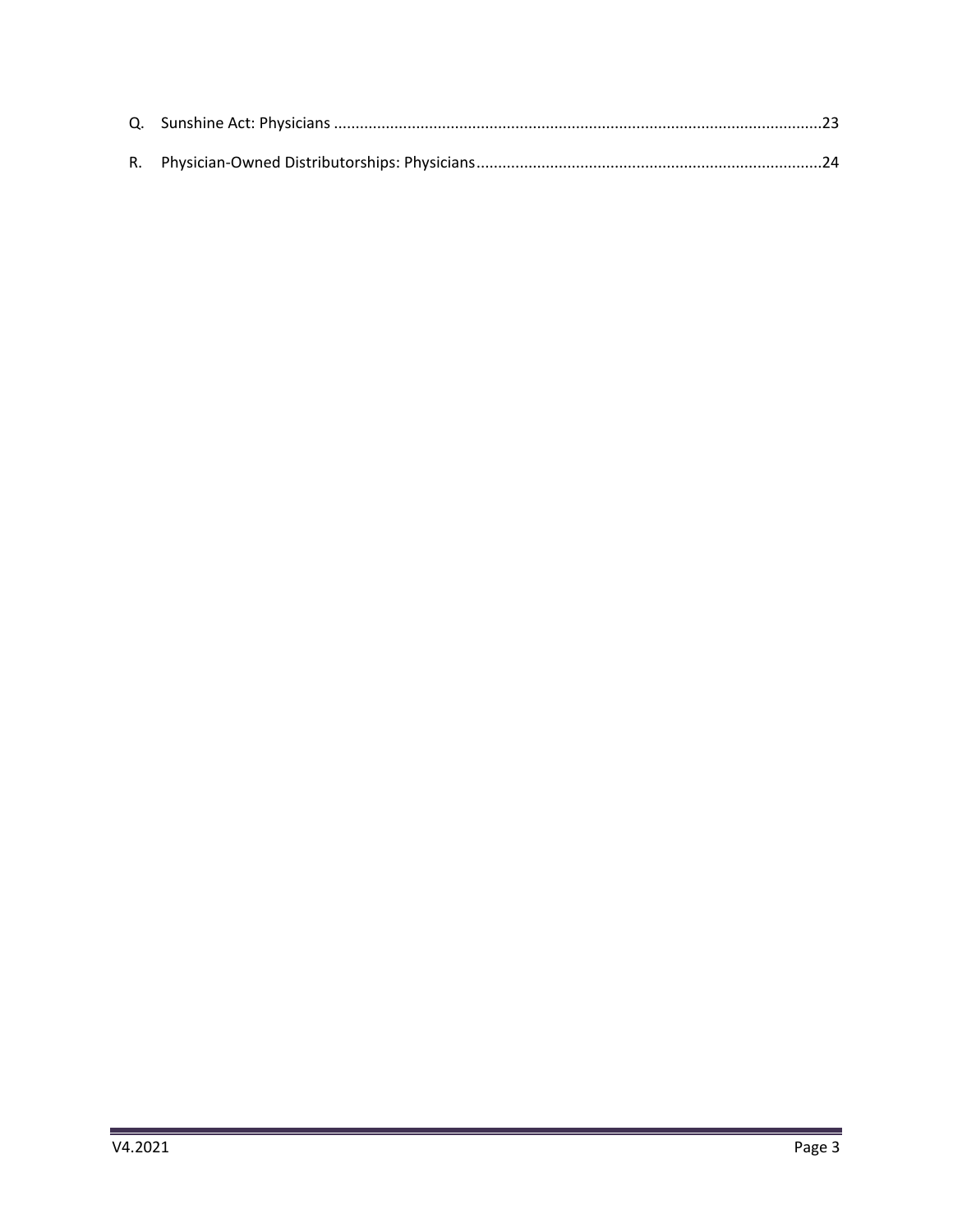# <span id="page-3-0"></span>**Part I: Professional Integrity: General Provisions**

## <span id="page-3-1"></span>*A. Scope and Applicability*

Northwestern Memorial HealthCare and entities wholly-owned or wholly-controlled by Northwestern Memorial HealthCare (each individually referred to as an "NMHC-entity," and collectively referred to as "NMHC") are committed to the highest standards of honesty, integrity, and fairness and to conducting business in compliance with all applicable federal and state laws, regulations, the NMHC Integrated Code of Ethics, and all applicable organizational policies and procedures. Consistent with this commitment, this Handbook sets forth the "Rules of the Road" with respect to professional relationships with Vendors, Referral Recipients, and Referral Sources (defined below). This Handbook also explains how to handle gifts from patients.

This Handbook applies to you if you are NMHC personnel (including an employed physician); volunteer; corporate officer; director; Board committee member; student trainee; temporary agency staff or leased personnel; house staff; and medical staff member who (a) holds a paid or unpaid medical administrative position (e.g., Clinical Department Chair, Section and Division Chief, or special care unit director), (b) has procurement responsibility or the authority to recommend such procurement, or (c) participates on Boards or Board committees; or a person whose conduct is under the direct control of NMHC ("NMHC Personnel"). *Please note that some provisions only apply to physicians. If so, this is clearly stated in the title of the section.*

## <span id="page-3-2"></span>*B. Definitions*

This Handbook summarizes rules that govern the relationships that *you* have with *Vendors*, *Referral Recipients*, and *Referral Sources*. Definitions of these and other terms are set forth below.

- **1. ACCME:** Accreditation Council for Continuing Medical Education.
- **2. Applicable Manufacturer:** An entity that is engaged in the production, preparation, propagation, compounding, or conversion of a covered drug, device, biological, or medical supply, but not if such covered drug, device, biological or medical supply is solely for use by or within the entity itself or by the entity's own patients. An Applicable Manufacturer would include, for example, a pharmaceutical or device company.
- **3. CCI:** NMHC's Office of Corporate Compliance and Integrity.
- **4. CMS**: Centers for Medicare and Medicaid Services.
- **5. Clinical Department Chair**: Those individuals designated by NMHC as Department Chairs or equivalent physician leaders.
- **6. FDA:** United States Food and Drug Administration.
- **7. Feinberg:** The Feinberg School of Medicine of Northwestern University.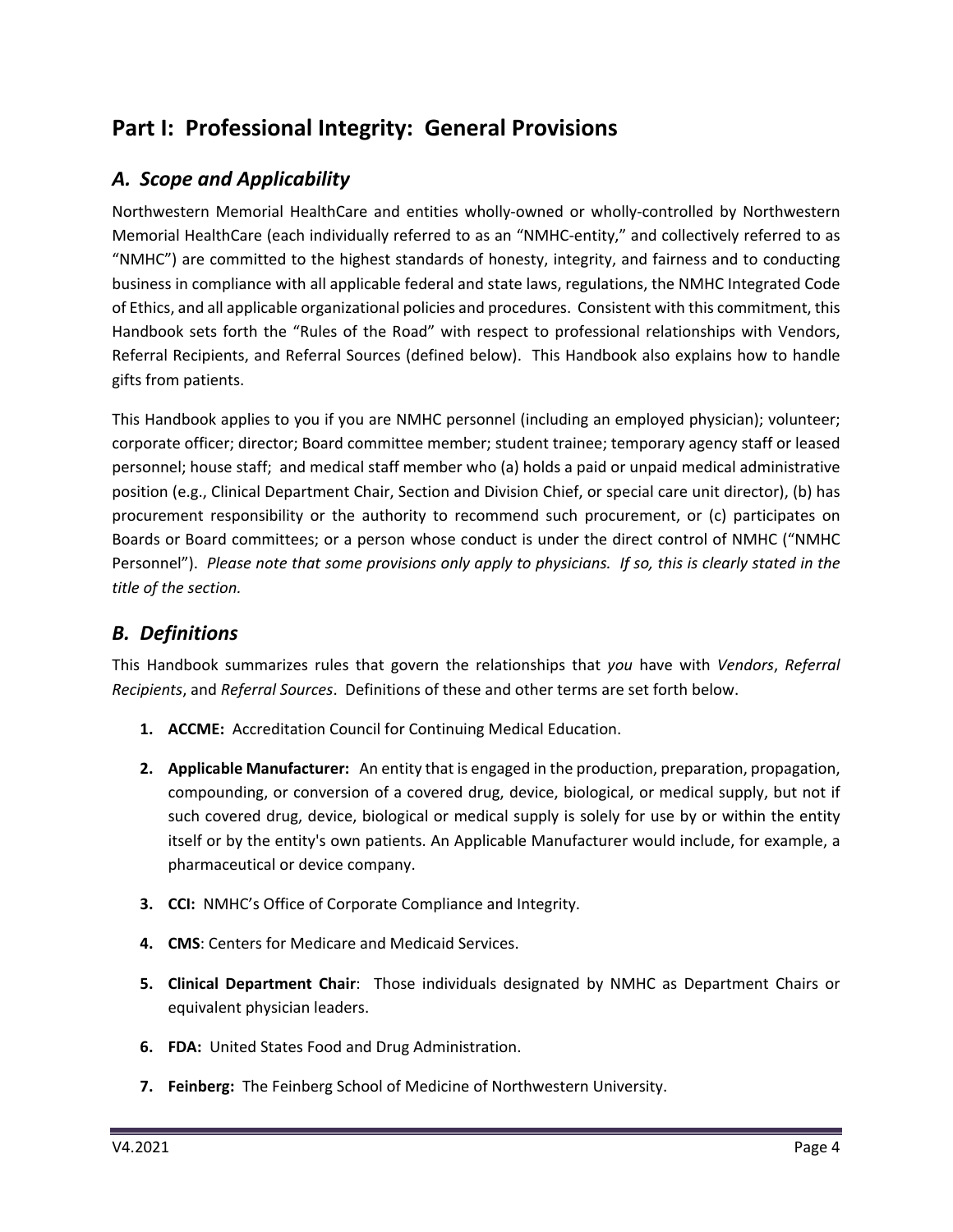- **8. Immediate Family Member:** Unless otherwise defined, all references to "Immediate Family Member[s]" include your spouse/domestic partner/civil union partner and children. Immediate Family Members also include the following persons if they live with you, you manage their financial affairs, or you are aware without inquiry that they hold the interest or position in question: your parents, siblings, grandchildren, and their spouses/domestic partners/civil union partners; your spouse's/civil union partner's parents, siblings, children, grandchildren, and their spouses/domestic partner/civil union partners.
- **9. NMHC:** Northwestern Memorial HealthCare and entities wholly-owned or wholly-controlled by Northwestern Memorial HealthCare (individually referred to herein as an "NMHC-entity," and collectively referred to herein as "NMHC"). For purposes of this definition, "NMHC" and "NMHCentity" shall also include those entities partially-controlled by NMHC (i.e. joint ventures) if, within a policy addressing joint ventures, the entities are expressly identified as being subject to this policy.
- **10. NMHC Personnel:** NMHC personnel (including employed physicians); volunteers; corporate officers; directors; Board committee members; student trainees; temporary agency staff or leased personnel; house staff; or medical staff members who (a) hold a paid or unpaid medical administrative position (e.g., Clinical Department Chairs, Section and Division Chiefs, or special care unit directors), (b) have procurement responsibility or the authority to recommend such procurement, or (c) participate on Boards or Board committees; or persons whose conduct is under the direct control of NMHC.
- **11. OGC:** NMHC's Office of General Counsel.
- **12. Ownership or Investment Interest:** An Ownership or Investment Interest includes arrangements where you have (or plan to have) equity, debt, or other proprietary interests (including stock, stock options, profit sharing plans, LLC memberships, partnerships, and joint ventures) in any [entity](javascript:openDefWindow(30)). An "indirect Ownership or Investment Interest" includes any equity, debt, or other proprietary interest held through a business investment or by an [Immediate Family Member](javascript:openDefWindow(40)). For example, you have an indirect ownership interest in a nursing home if you are a shareholder in a company that is a shareholder of the nursing home. An interest comprised solely of publicly traded securities or mutual funds is considered an Ownership or Investment Interest only if such interest is five percent (5%) or more of any class of shares or other securities outstanding.
- **13. Outside Professional Activity(ies)**: Any paid or volunteer activity undertaken by you that is outside the scope of your regular NMHC duties. Outside Professional Activities may include consulting, participation in civic or charitable organizations, working as a technical or professional advisor or practitioner, or holding a part-time job with another employer, whether working in one's NMHC occupation or another occupation.
- **14. Referral Recipient:** A person or entity, or an employee or representative of a person or entity, who or which receives or could potentially receive patient referrals from NMHC. For example, a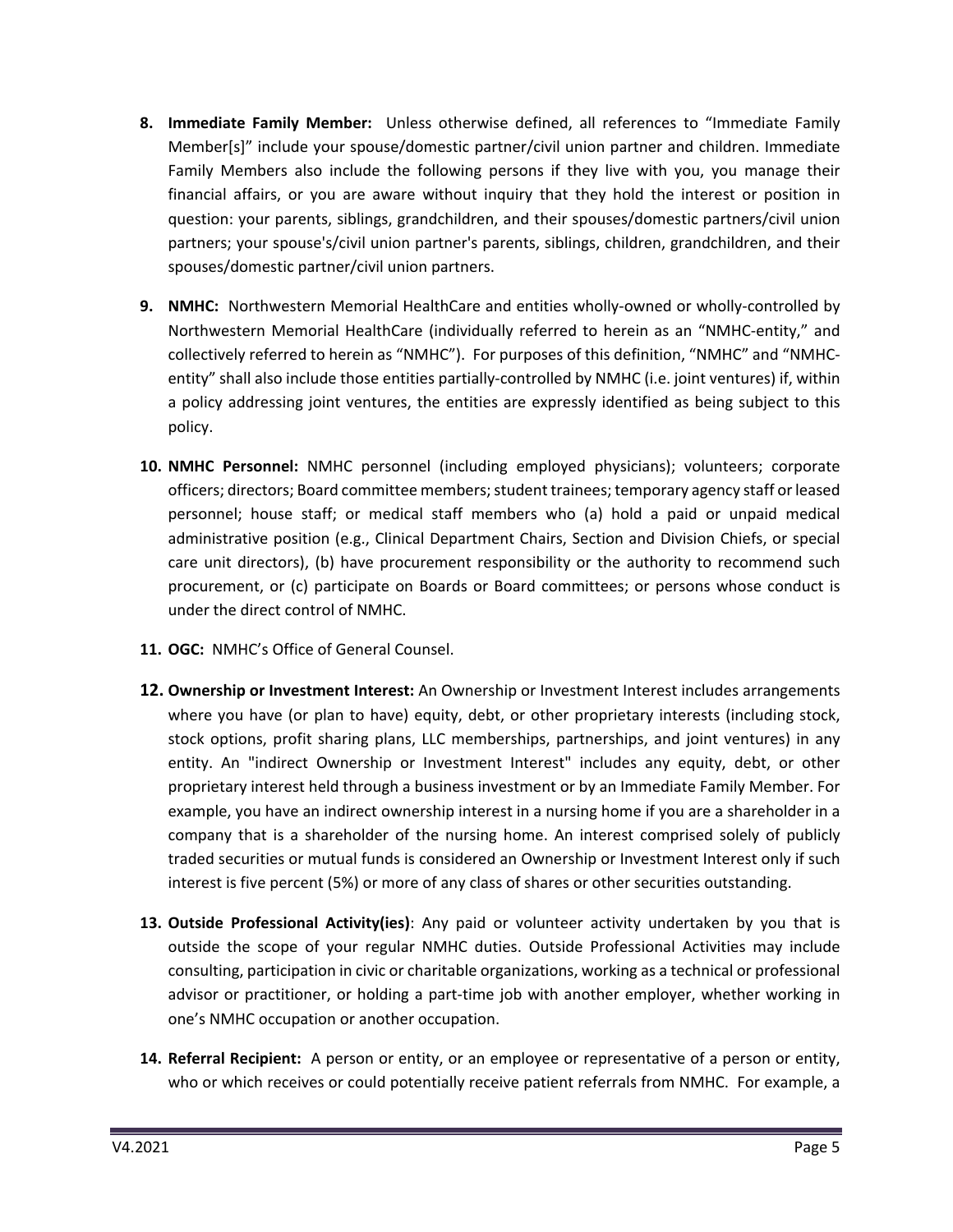Referral Recipient would include a hospital or nursing home to which a physician refers patients. **See explanatory note at the end of this section.**

- **15. Referral Source:** A person or entity, or an employee or representative of a person or entity, who or which refers or could potentially refer patients to NMHC. Referral Sources include, for example, community physicians who refer patients to NMHC for specialty services. **See explanatory note at the end of this section.**
- **16. Vendor or Industry:** Any individual or entity that provides or could provide products or services of any type to NMHC or Feinberg. This includes, by way of example, providers of diagnostic, preventative, remedial and therapeutic services, such as doctors, nurses, hospitals and other private, public and voluntary organizations; medical device and equipment and pharmaceutical manufacturers and distributors; biotechnology firms; health insurance firms; others that provide or could provide products and services directly related to the provision of health care and directly affecting the provision of health care; and other individuals and entities whose products or services are not necessarily limited to the health care Industry (e.g., banks, law firms, information systems Vendors, architects, and similar organizations). **See explanatory note at the end of this section.**
- **17. You:** "You" refers to any person to whom this Handbook applies. Where appropriate we have indicated specific roles that may be affected by the Handbook provision.

NOTE: "Vendor," "Industry," "Referral Recipient," and "Referral Source" all refer to entities other than NMHC-entities. While the relationships between NMHC-entities must be carefully monitored, we have implemented processes to do so.

# <span id="page-5-0"></span>*C. Disclosure of External Professional Relationships to NMHC and Patients*

#### **1. Disclosures to NMHC**

Fundamental to the mission of NMHC is the advancement of public health. This mission is critically dependent on the public's trust in the integrity of the patient care, research and educational activities performed within our institution. To that end, relationships with Vendors, Industry or other external entities, which often result in breakthroughs in medical research and promising new therapies, should be encouraged but also closely monitored to ensure that these relationships are not – or do not appear to be – influenced by factors other than the pursuit of knowledge and the best interests of the patient.

Accordingly, NMHC policy requires NMHC Personnel to disclose Vendor and Industry relationships, as well as other Outside Professional Activities in accordance with NMHC [Administrative Policy: Conflict of Interest](https://nm.ellucid.com/documents/view/4018). This includes completion of the Annual Joint Disclosure Survey where applicable. Your disclosures are reviewed by CCI to determine if a conflict of interest might exist. If you also have a role at Feinberg, the Ann & Robert H. Lurie Children's Hospital of Chicago, or the Shirley Ryan AbilityLab, then representatives from those institutions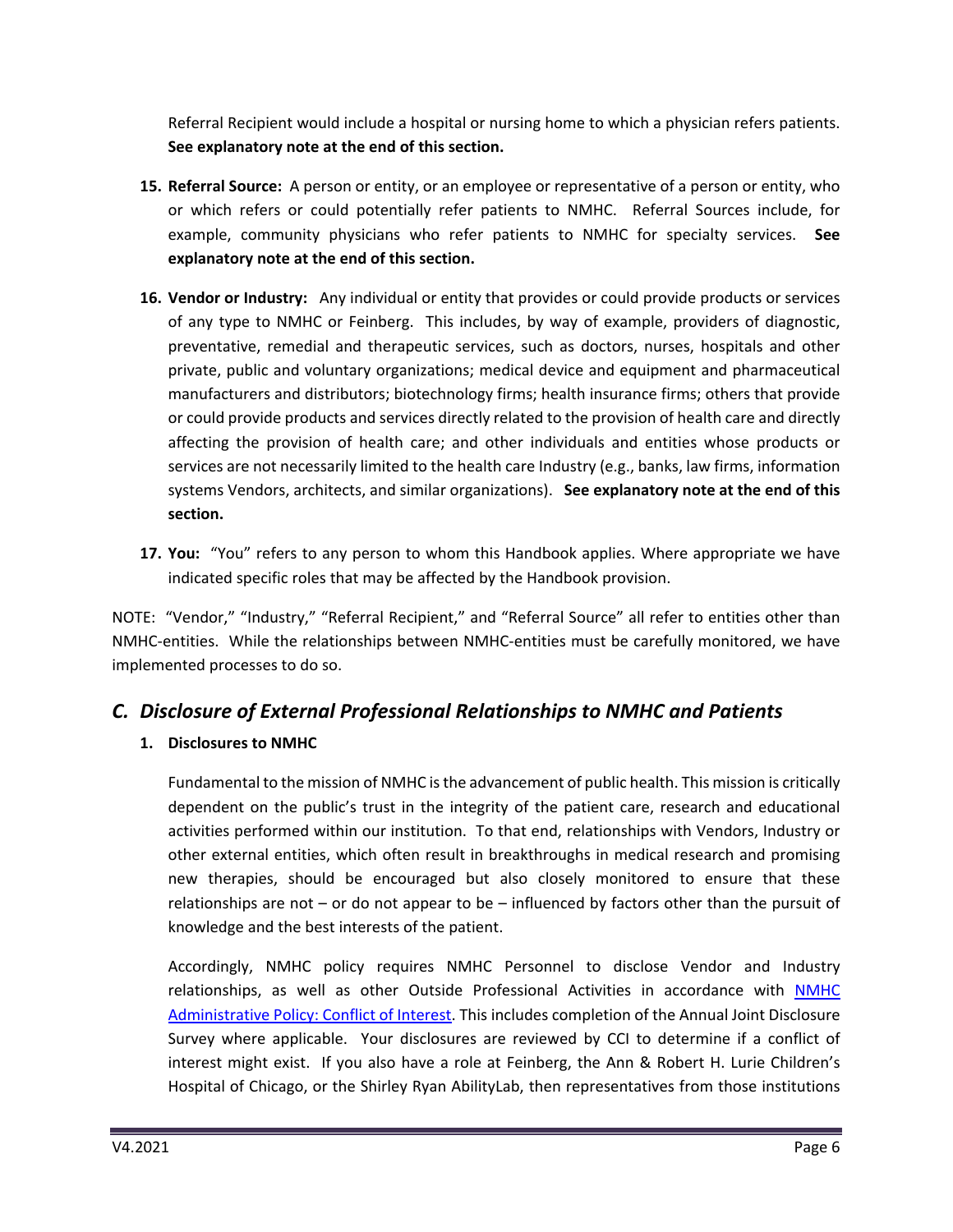will also review your disclosures. If CCI determines that a conflict exists, a conflict management plan will be put in place. Research conflicts of interest are subject to separate processes. Further detailed information about the joint disclosure process is available at [\(http://www.feinberg.northwestern.edu/compliance/annual\\_disclosure\\_survey/index.html\)](http://www.feinberg.northwestern.edu/compliance/annual_disclosure_survey/index.html).

#### **2. Disclosures to Patients: Physicians**

NMHC requires that physicians disclose the following to patients receiving care at NMHC:

- Ownership or Investment Interests in entities involved in the manufacture, distribution, or sale of a product that you may use in treating a patient; and
- Royalties that you may receive on a product that you may use in treating a patient.

Although you must disclose any such interest, regardless of amount, you do not need to disclose specific amounts or values related to the Ownership or Investment Interest or royalties. Your disclosure should, however, be documented in the patient's record. The following talking points can guide you in making the disclosure (or in the event patients ask you directly about your relationships with Vendors and Industry):

- Tell the truth and acknowledge your relationship. In doing so, you may choose to emphasize the benefits to patients resulting from the relationship, as long as these are factual and evidence-based.
- Explain that NMHC has rules governing your relationships, that you are also required to report your relationships at least annually for review by NMHC and, as applicable, Feinberg.
- If the patient is concerned about your choice of a particular drug or device, take the time to explain why you made the choice that you did. Patients may be comforted by the fact that you are very familiar with a product that you may have helped develop or for which you provided consulting services.

Your disclosure should be documented in the patient's record. Contact CCI at [compliance@nm.org](mailto:compliance@nm.org) or by calling (312) 926-4800 for specific instructions regarding such documentation.

# <span id="page-6-0"></span>*D. Reporting of Potential Misconduct or Violations of this Handbook*

Potential misconduct or violations of this Handbook should be reported. You may report to your supervisor or manager or to CCI at [compliance@nm.org](mailto:compliance@nm.org) or by calling 312-926-4800. You may also report misconduct or violations through NMHC's confidential reporting system. The confidential hotline (844- 339-6271) and web-based reporting portal ([www.nm.ethicspoint.com](http://www.nm.ethicspoint.com/)) is administered by an outside (non-NMHC) company, so you may remain anonymous if you wish to do so. If you do not believe that the situation is being adequately addressed, you may discuss the situation with NMHC's Vice President, Integrity. Contact information is available on CCI's web site on NM Interactive.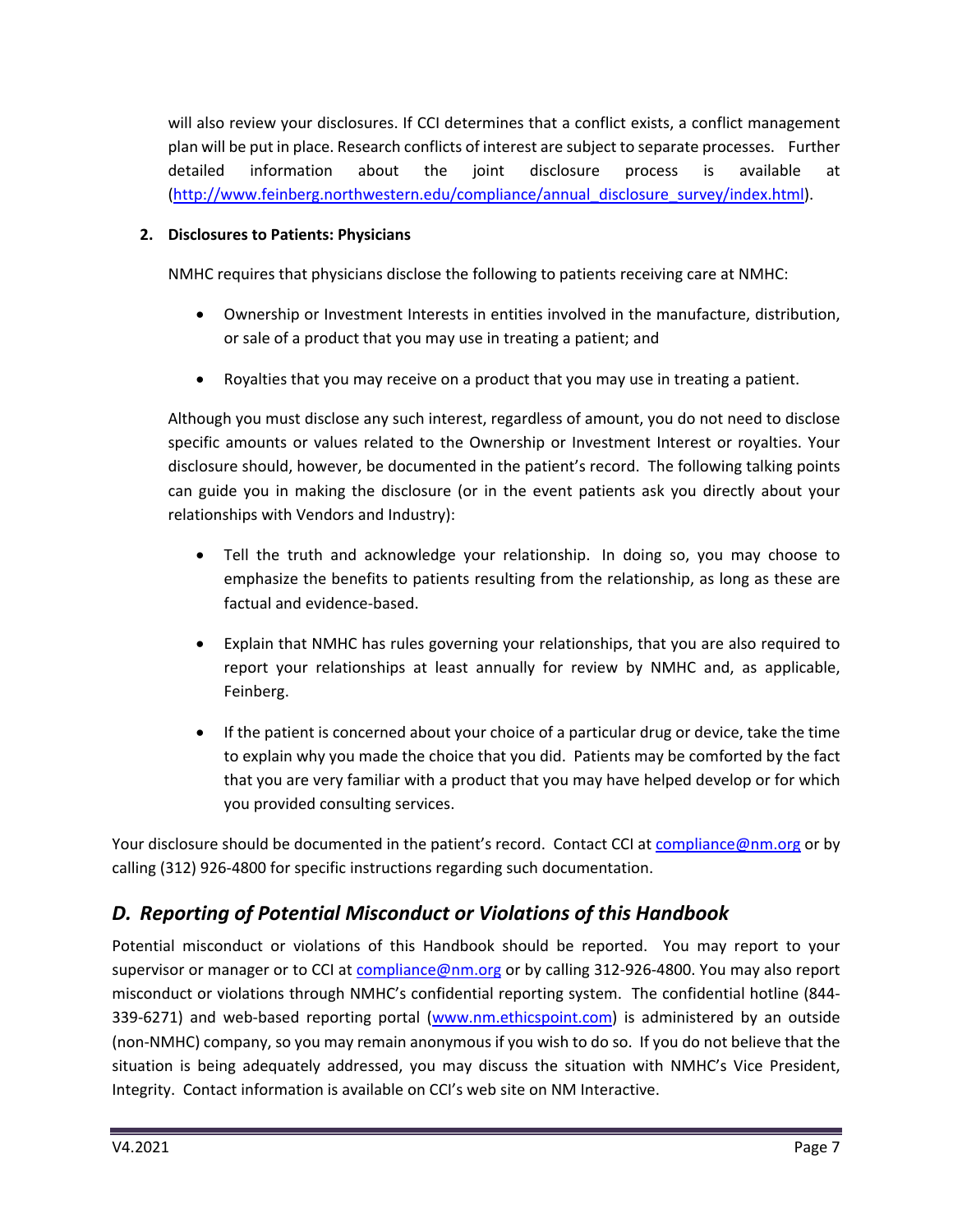NMHC policy prohibits retaliatory action against anyone for reporting or inquiring about potential breaches of NMHC policy or laws and regulations or for seeking guidance on how to handle suspected breaches.

## <span id="page-7-0"></span>*E. Enforcement*

Managers are responsible for ensuring that this Handbook is communicated to and understood by personnel and others in their respective areas and for enforcing the provisions of this Handbook. Violations of this Handbook are subject to disciplinary action in accordance with applicable NMHC policies.

## <span id="page-7-1"></span>*F. Questions and Assistance*

If you have questions about the items discussed in this Handbook, please contact CCI at [compliance@nm.org](mailto:compliance@nm.org) or by calling 312-926-4800. For questions about professional integrity in research, please contact either the Northwestern University Office for Research or the NMHC Office of Research, as applicable.

# <span id="page-7-2"></span>**Part II: Professional Integrity: Specific Applications**

Not all scenarios that you may encounter may be addressed in the following pages. You should, therefore, contact the NMHC Office of Corporate Compliance & Integrity ("CCI") with any questions or concerns. **Note to Physicians:** Physicians and others with faculty appointments at Feinberg should also refer to Feinberg's Disclosure and Professional Integrity Policy, which is available at the following address:

http://www.feinberg.northwestern.edu/compliance/documents/2017 feinberg disc\_integ\_policy1.pdf.

# <span id="page-7-3"></span>*A. Gifts and Business Courtesies*

#### **1. Gifts from or to Vendors, Referral Recipients, or Referral Sources**

A gift or business courtesy includes any good, service, or other item of value given to a person without that person's paying money or giving something of comparable or equal value for the good, service, or item. Gifts and business courtesies include, by way of example, the following: cash; checks; gift certificates; securities; property; favors; prizes; raffle items; services; personal travel; personal discounts; supplies; equipment; referrals; employment; food; attendance at plays, concerts, sporting events, golf outings; or any other entertainment events or hospitality.

Unless provided otherwise in this Handbook, you may not accept gifts or business courtesies of any value from Vendors/Industry or from Referral Recipients. This prohibition includes the items listed above, as well as acceptance of personal use of a Vendor's or Referral Recipient's facilities, equipment, or vacation home; personal trips, vacations, hotel or resort accommodations; *de minimus* office items (e.g., pens, notepads, mugs, calendars); birthday or other gifts in recognition of a life event, floral arrangements, artwork, golf balls, or tickets to sporting, concert, or entertainment events; or any item that takes into account the volume or value of referrals,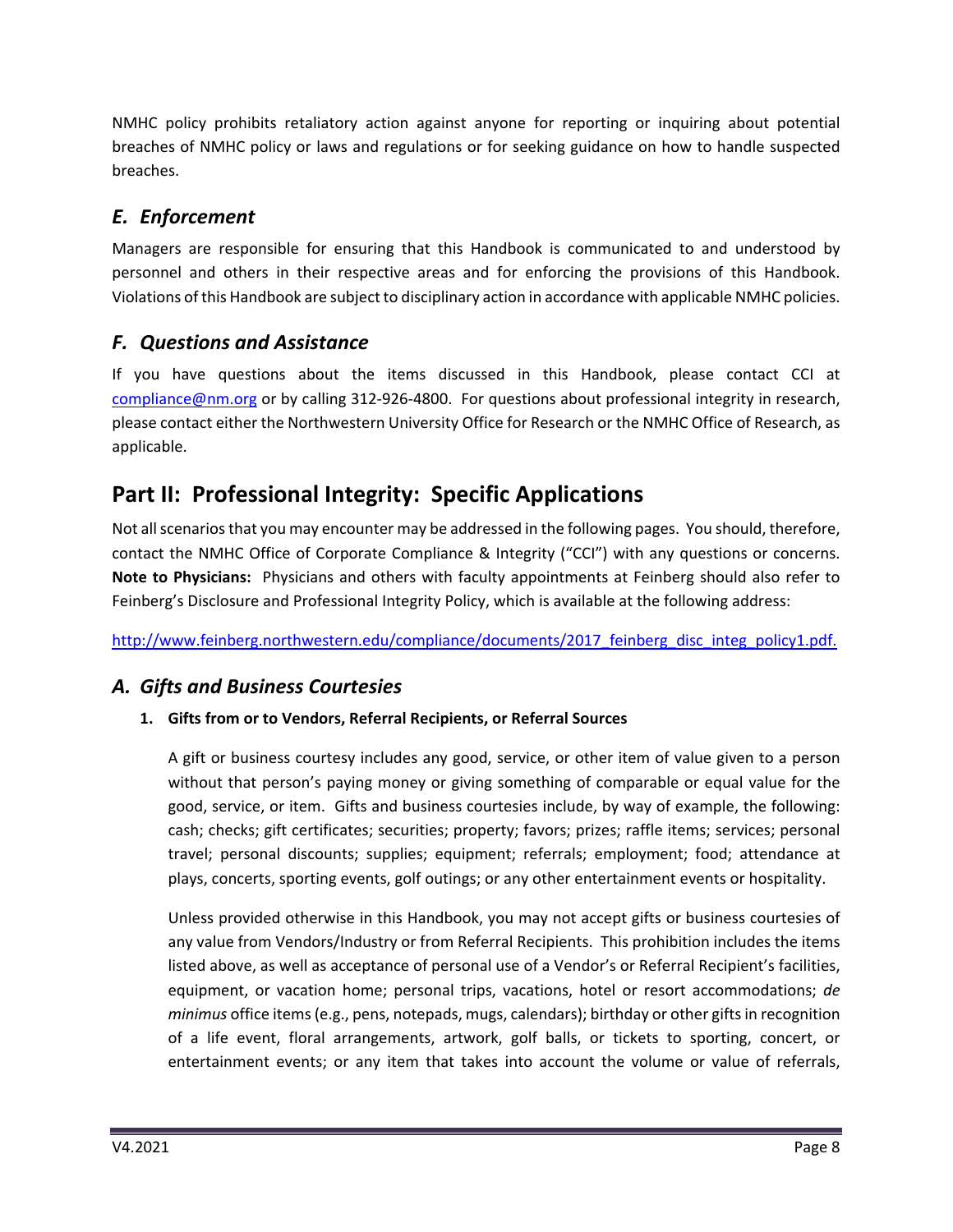purchases, or other business generated. Any gift or business courtesy given to your Immediate Family Member is also prohibited if you could not accept the gift directly.

While personal discounts from a Vendor are prohibited, NMHC-wide discounts or promotions available to all personnel are not considered a gift or business courtesy (see Part II, Section J, Purchase Contracts and Discounts). In addition, the prohibition discussed in this paragraph does not apply to the following:

- if you pay for the gift or business courtesy (or reimburse the Vendor for the gift or business courtesy). For example, you can go to a sports event with a Vendor if you pay for your own ticket. The amount that you pay, however, should be consistent with the fair market value of the gift or business courtesy;
- drug samples, maintained and dispensed in accordance with NMHC operating guidelines applicable to your NMHC-entity;
- items otherwise expressly allowed in this Handbook (e.g., certain meals as set forth in Part II, Section E).

As a general rule, if you receive a gift, you must return it. However, if returning the gift is impractical, you may dispose of the item or donate it to Northwestern Memorial Foundation. Flowers, food, or other perishable items may be shared with your department. Prior to sharing, you must remove the name or other identification of the Vendor or Referral Recipient. Vendors and Industry representatives should be requested not to send gifts in the future.

Similarly, unless otherwise provided in this Handbook (see Part II, Section F) neither you nor your Immediate Family Members may give gifts or business courtesies of any value to Referral Sources.

#### **2. Gifts from Patients**

We ask that you use professional judgment in accepting gifts from patients. Flowers, food, or other modest perishable items may be shared with your department. Cash or cash equivalents (e.g., gift cards, tickets to events, etc.) should generally not be accepted. If a patient indicates a desire to give a monetary gift, please direct the patient to contact Northwestern Memorial Foundation so that an arrangement can be set up in accordance with the donor's intent.

#### **3. Gifts to Patients**

It is illegal to offer to a Medicare or Medicaid beneficiary any gift or other remuneration in order to influence the beneficiary's selection of NMHC as his or her provider of health care. This means that NMHC cannot waive, in whole or in part, a Medicare or Medicaid beneficiary's copayments and deductible amounts (except as part of NMHC's Financial Assistance Program) or provide meals or other gifts other than those of nominal value. The Office of Inspector General interprets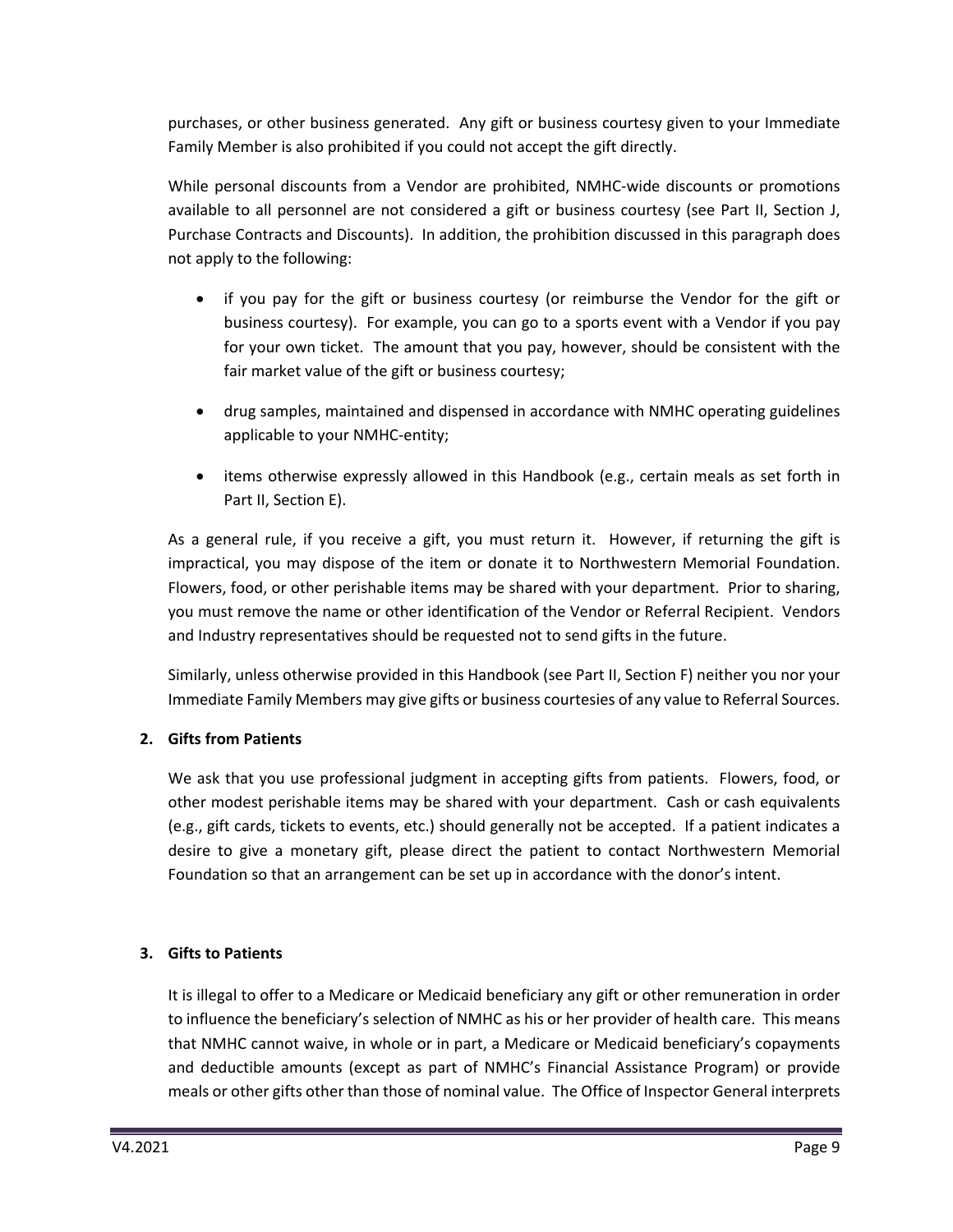"nominal value" as any item having a retail value of no more than \$15 per item or \$75 in the aggregate per patient on an annual basis. The item, however, may not be cash or cash equivalents (e.g., gift cards). If your department or practice area is considering offering gifts to patients (including transportation), please contact CCI before doing so.

#### **4. Gifts to Support Research and Education**

Please contact CCI, prior to acceptance, about any gifts from Vendors or Referral Recipients to support clinical research as well as offers of scholarships and fellowships from Vendors. These matters must be coordinated with Northwestern Memorial Foundation and, if applicable, may need to comply with Feinberg requirements. If approved, the relevant Department will have sole responsibility for determining the curriculum and selecting the recipient, with no involvement by the donor. There must be no *quid pro quo* for the acceptance of such funds.

# <span id="page-9-0"></span>*B. Consulting, Advisory Boards, Speaking Engagements, Medical-Legal and Similar Compensated Activities*

Subject to the terms of your employment agreement, if any, you may enter into arrangements to provide consulting, medical directorship, product development, advisory committee, teaching/speaking, or other professional services to Vendors or Referral Recipients for which compensation is received. However, all arrangements must be memorialized in writing; reflect fair market value compensation for legitimate, reasonable, and necessary services; and not inappropriately influence your research activities, clinical decision-making, prescribing or purchasing decisions. Payment of compensation may not (i) be used to influence decision-making with respect to NMHC, (ii) induce referral of patients or the ordering of a service or supply, or (iii) take into account the volume or value of referrals, purchases, or business generated.

NOTE: This section addresses activities done in your personal capacity and outside of the scope of your NMHC duties. Accordingly, NMHC will not indemnify, defend, or provide legal counsel for any proceeding or cause of action arising from such activities. NMHC's insurance will not cover you. In conducting these activities, you should not hold yourself out as a representative of NMHC or in any way imply that your opinions are shared or endorsed by NMHC. For guidance in these matters, please contact OGC.

- **1. Speakers' Bureaus.** With the exception of settings in which academic investigators are presenting results of their Industry-sponsored studies to peers and there is opportunity for critical discussion, you are strongly discouraged from participating in Industry-sponsored speakers' bureaus. Should a physician choose to participate in a speakers' bureau, the content and format of the presentation should be educational and adhere to all FDA requirements.
- **2. Ghost Writing.** "Ghost writing" (i.e., authoring or co-authoring articles where your name or NMHC's or Feinberg's name is used without your substantive contribution) is prohibited. If Vendor employees are co-authors, then this should be made known to the reader. There should be full disclosure of the role of each author to the reader.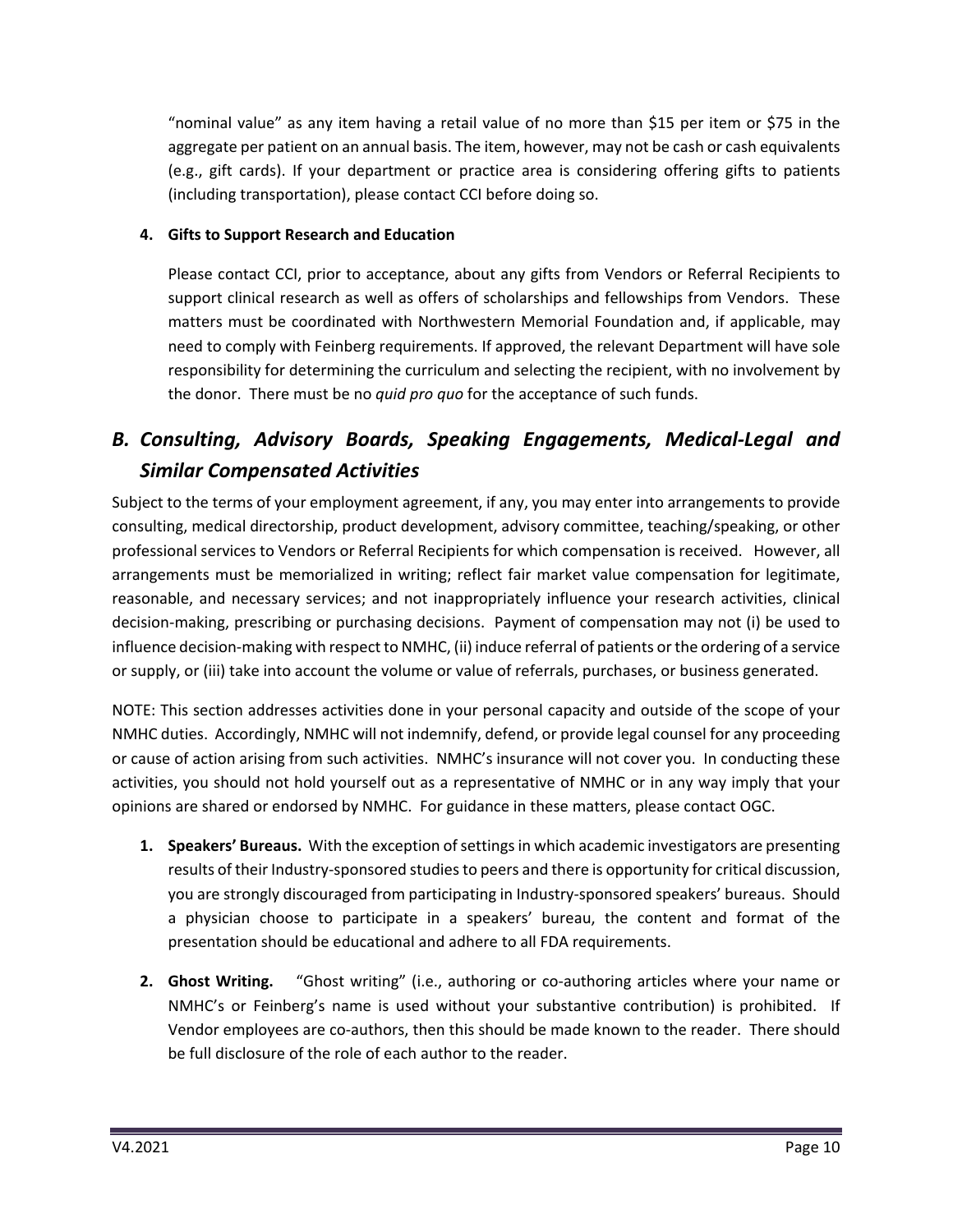- **3. Medical-Legal Consulting Activities.** If you review, consult and/or testify in any legal proceeding or medical malpractice claim where you are not involved as a party or treating physician, you are prohibited from using NM facilities, staff or other resources for any related activities. Employed providers must abide by the OGC's directives regarding the independent provision of Expert Witness Testimony. Any Expert Witness Testimony provided in your individual capacity must be disclosed to and approved by your Department Chair prior to you providing said Expert Witness Testimony. You may use the [Expert Witness Consulting Notification form](http://nmi.nmh.org/wcs/blob/1390857965452/nmg-expert-witness-consulting-notification-form.pdf) for said notification and approval.
- **4. Contract Guidelines.** Each arrangement must meet the following guidelines:
	- a) There must be a signed, written contract reflecting the terms and conditions of the arrangement. Please understand that you enter into and sign the contract in your *individual* capacity (i.e. not on behalf of NMHC). NOTE: Certain arrangements, such as facility medical director agreements, as well as arrangements involving the provision of clinical services, should be executed by an NMHC-entity directly. Such arrangements should be coordinated through OGC.
	- b) The contract must specify the services to be provided, which must be legitimate, commercially reasonable services needed by the contracting party. You may not enter into a contract that involves the provision of services or includes other terms that would restrict or interfere with your job-related duties.
	- c) The payment amount or formula must be set in advance and must reflect fair market value for the services to be provided. When compensation is based on a royalty or similar arrangement, the payment amount should be based on factors that preserve the objectivity of medical decision-making and avoid the potential for improper influence. Specifically, the payment amount (i) must not be conditioned on a requirement that NMHC purchase, order, recommend, or use any product or medical technology or a requirement to market the product or medical technology upon commercialization; and (ii) must exclude from the calculation of royalties the number of units purchased, used, or ordered by NMHC. Accordingly, for any agreement that does not comply, you should amend your royalty contract (either with the company or with an intermediary party which receives royalties from the company and then distributes a portion of such royalties to you) to exclude royalties for products purchased by NMHC. If doing so is not feasible, then contact the company to determine the amount of your royalties attributable to NMHC purchases and reimburse the company (or intermediary party) that amount. As an alternative to reimbursement, you may donate the royalties to a charitable organization. Donations to a charitable organization shall be evidenced by a cancelled check in the same amount as the royalty payment. If you are unable to obtain the exact amount of your royalty payment attributable to purchases by NMHC, you may estimate such amounts. Be sure to document everything and retain that documentation.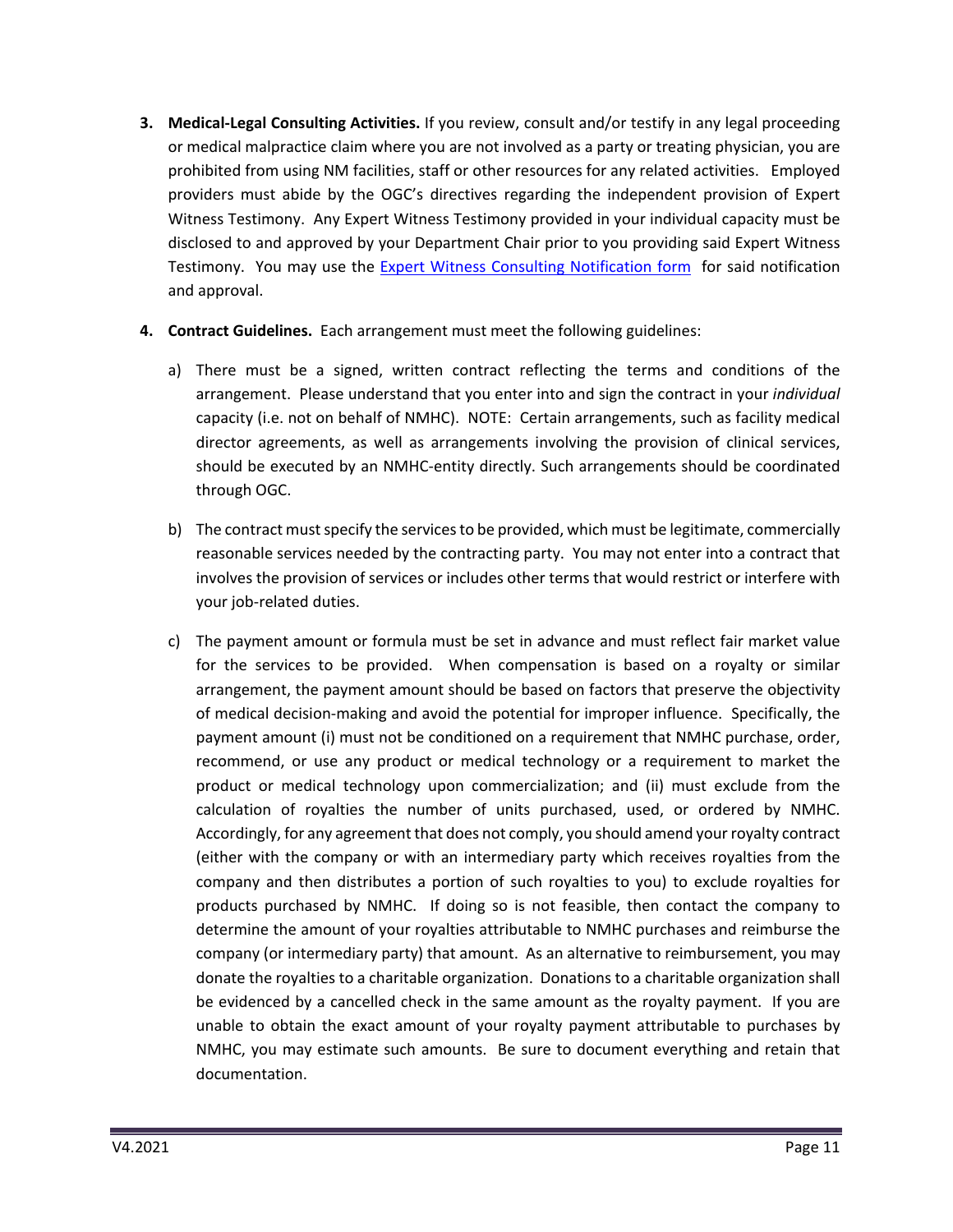- d) The services must actually be performed and documented as a condition of payment.
- e) The contract cannot involve or permit the use of NMHC's or Feinberg's confidential or proprietary information. In addition, because you perform consulting in your individual capacity, you may not use NMHC or Feinberg letterhead in the performance of consulting activities.
- f) Travel and other business courtesies provided in connection with performance of the services must be modest and incidental to the services being performed (e.g., a meal in connection with an all-day meeting is acceptable; a three hour meeting followed by golf or other entertainment is not). You may not accept invitations to entertainment events in conjunction with the performance of services.
- g) You are responsible for negotiating your own terms and conditions. However, CCI is available to answer questions on an as-needed basis with respect to compliance of the arrangement with these contract guidelines.

NOTE: Compensated arrangements may be subject to audit by CCI and/or Internal Audit and you are required, upon request by CCI or Internal Audit, to provide evidence of compliance (including copies of contracts, time reports, receipt of payment, reimbursements or contribution, etc.).In addition, if you enter into consulting or other agreements with parties that require assignment of ownership rights in intellectual property, you should be aware that conflicts of interest may arise. Please refer to NMHC Administrative Policy: NMH ADM 01.0010, *[Protection of Inventions, Discoveries, Trade Secrets and](https://nm.ellucid.com/documents/view/3577)  [Publications](https://nm.ellucid.com/documents/view/3577)*. For guidance in these matters, please contact CCI. Physicians with Feinberg faculty appointments should also notify the Northwestern University Technology Transfer Program of any patents or inventions arising from external consulting agreements.

# <span id="page-11-0"></span>*C. Educational Conferences and Programs*

You may attend educational conferences and programs as provided below. NOTE: Educational conferences and programs do not include meetings that deal solely with marketing of a Vendor's product or service. A Vendor may not pay for your registration fee, travel or lodging or provide other support for you to attend meetings that deal solely with marketing of the Vendor's products or services or where the purpose of the meeting is to view the Vendor's products or equipment that NMHC is considering purchasing (see Part II, Section F).

#### **1. General Guidelines**

**a) Program Faculty.** If you are a speaker, presenter, moderator, or otherwise provide a substantial educational role at a bona fide educational program, meeting or conference, you may accept a reasonable honorarium and reimbursement for travel, lodging, and meal expenses to attend the program, meeting or conference. Such compensation and reimbursement must be paid by the conference sponsor and not by Industry. You must ensure that no Industry representative influences the content of your presentation and that there is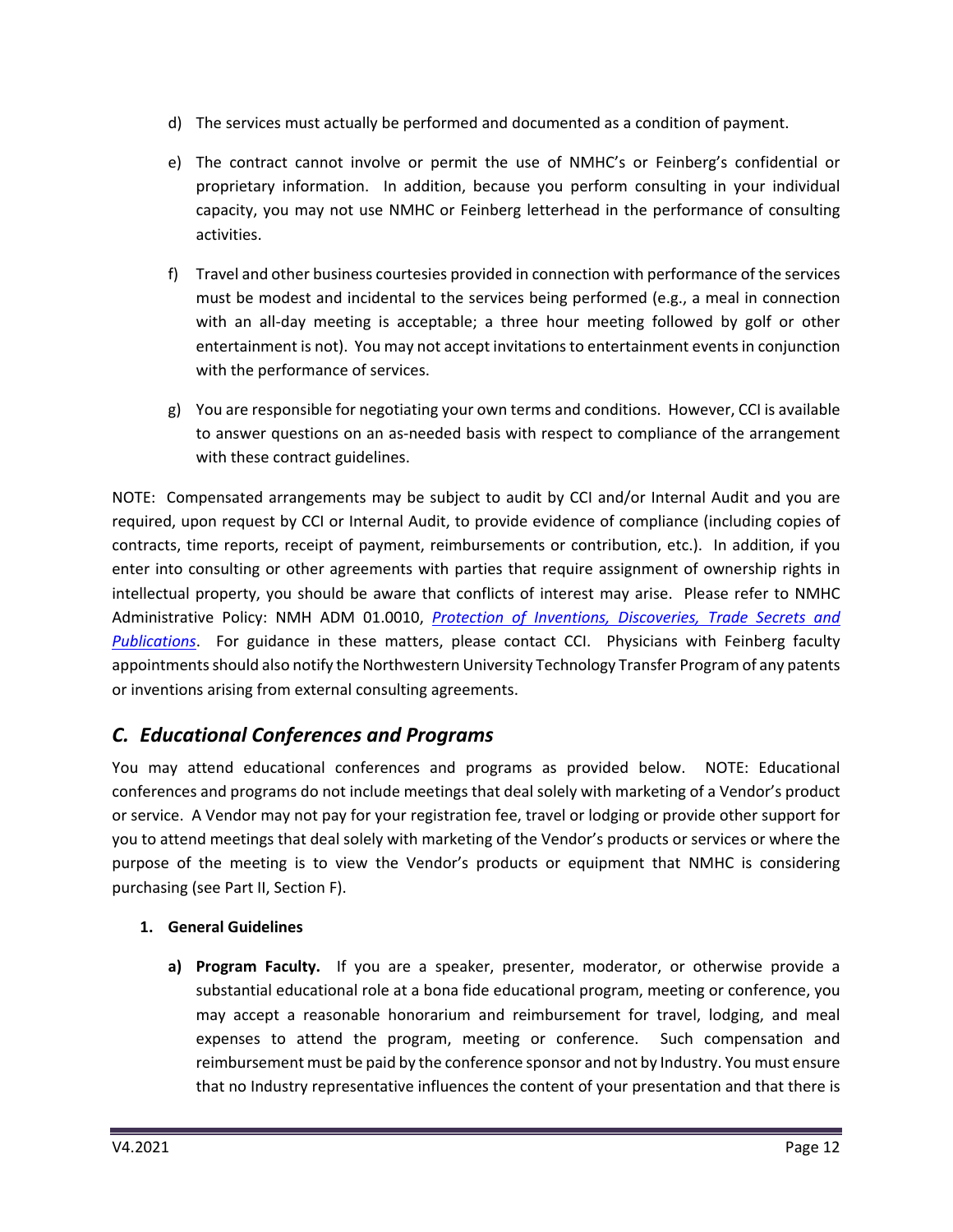appropriate disclosure of any financial ties to Industry. NOTE: Absent your playing a substantial educational role at an educational program, Industry may not offer you an honorarium and/or reimburse your travel expenses to encourage your attendance as a "key opinion leader."

- **b) Attendees.** Unless you are a speaker, presenter, or moderator at an educational conference or meeting or unless you are receiving medical device manufacturer-sponsored training or education on a device or product currently in active use at NMHC (see Part II, Section D), a Vendor or Referral Recipient may not cover the cost of your attendance (i.e. registration fees, travel or lodging) at educational conferences or programs. Certain meals provided in connection with attendance at an educational conference, professional meeting or medical device training may be permitted under Part II, Section E.
- **c) Conference-Related or Approved Meals and Receptions/Nominal Gifts.** You may accept food only as allowed under Part II, Section E. You may accept a gift from a Vendor or Referral Source provided in connection with a paid educational conference or program as long as the gift is of nominal value and is generally available to all conference attendees. For example, you may accept a cloth bag given to all registrants to carry conference materials or a pen donated by a Vendor and made available to all attendees. You should not, however, use or display the gift at NMHC.
- **d) Attendance by Spouses or Guests.** Under no circumstances may you accept reimbursement for transportation, lodging, or meals for the cost of your spouse or other guest(s) unless your spouse or guest(s) has a bona fide purpose for attending the program.
- **e) Location.** Conferences must be held in locations that are conducive to the effective transmission of knowledge, which could include, but are not limited to, a hotel or other commercially available meeting facility, medical institution, laboratory, corporate office, or other training facility.

#### **2. Physician and Clinical Education Programs**

Except as allowed under Part II, Section D, physicians should attend only those medical education programs that receive Industry funding if the program is (i) an ACCME-accredited program, (ii) if you have a Feinberg faculty appointment, a program sponsored by Feinberg or a Feinbergaffiliated institution *and* approved by the Feinberg Vice Dean for Regulatory Affairs, (iii) a professional society meeting that follows ACCME standards, or (iv) a non-ACCME-accredited program that you believe would advance the academic mission of your department or division, in which case you shall explain the basis for this and receive approval from your Department Chair, Division Chief, or Center/Institute Director and, if you have a Feinberg faculty appointment, the Feinberg Vice Dean for Regulatory Affairs prior to attendance. Similarly, except as allowed under Part II Section D, non-physician clinicians should attend only those medical education programs that receive Industry funding if the program is (i) an accredited program and/or offers continuing education units ("CEU"), (ii) a professional society meeting, or (iii) a program that you believe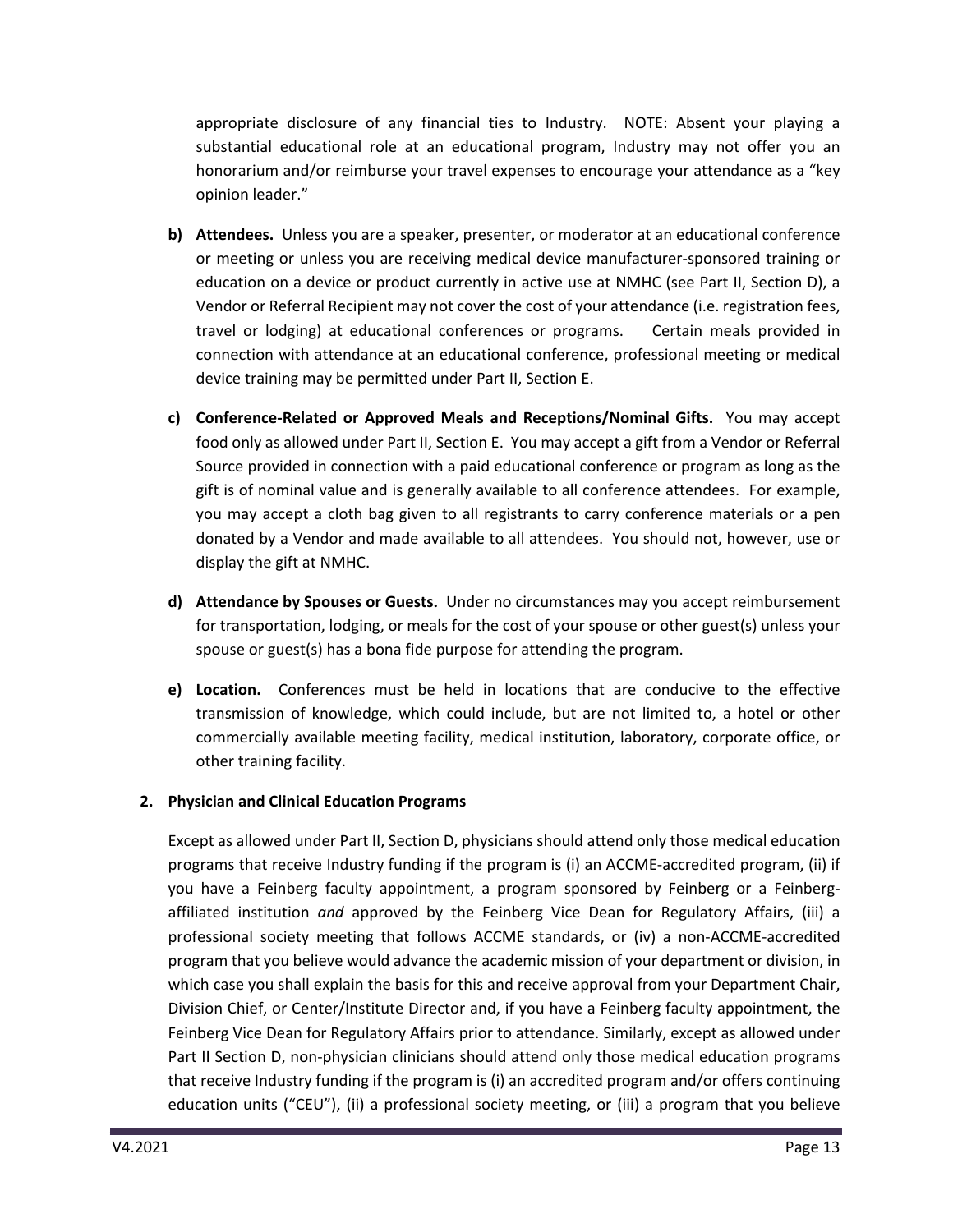would advance the academic mission of your department or division, in which case you shall explain the basis for this and receive approval from your supervisor, Department Chair, Division Chief, Center/Institute Director, or other person with authority. It is anticipated that attendance at non-accredited/non-CEU programs will be limited and relatively infrequent. Please note that an approval by your supervisor, Department Chair, Division Chief, or Center/Institute Director is for attendance only. You or your Department/Division must, except for meals (see Part II, Section E) or unless otherwise provided in this Handbook, independently pay for the program registration fee or other expenses of attending the program.

#### **3. Sponsoring an Educational Event**

Partnering with either a for-profit or not-for-profit ACCME provider (other than the Feinberg Office of Continuing Medical Education) to sponsor an educational event is permitted only with the approval of the relevant Chair and, if you have a Feinberg faculty appointment, the Feinberg Vice Dean for Regulatory Affairs. If CME credit will be awarded for an educational program, please contact the following the Feinberg Office of Continuing Medical Education to ensure compliance with accreditation guidelines.

# <span id="page-13-0"></span>*D. Training and Education Regarding Use of Medical Devices or Other Products in Use at NMHC*

NMHC recognizes that the FDA mandates training and education to facilitate the safe and effective use of certain medical technology used at NMHC. Manufacturers of or other entities providing products in use at NMHC (e.g., software Vendors, equipment Vendors, etc.) may also offer training or educational programs with respect to the use of such products. Attendees often participate on committees or user groups for these Vendors. While attendance at the above-described manufacturer-sponsored training and education may be necessary and valuable, the activities surrounding training and education provided to you, however, may raise at least the appearance of impropriety. To ensure that you receive appropriate training and education free from inappropriate influences over your clinical prescribing and purchasing decisions, you must adhere to the following guidelines regarding attendance at manufacturer-sponsored training and education sessions:

- **1.** You may attend manufacturer-sponsored training and education programs in order to further your knowledge on the subject(s) presented. Such programs must contain objective scientific and educational information that will benefit NMHC and its patients. In advance of the trip, you should inform your supervisor that you plan to attend the manufacturer-sponsored training and education.
- **2.** Training and education programs must be conducted in settings that are conducive to the effective transmission of knowledge, such as hotel or other commercially available meeting facilities, medical institutions, laboratories, or other training facilities.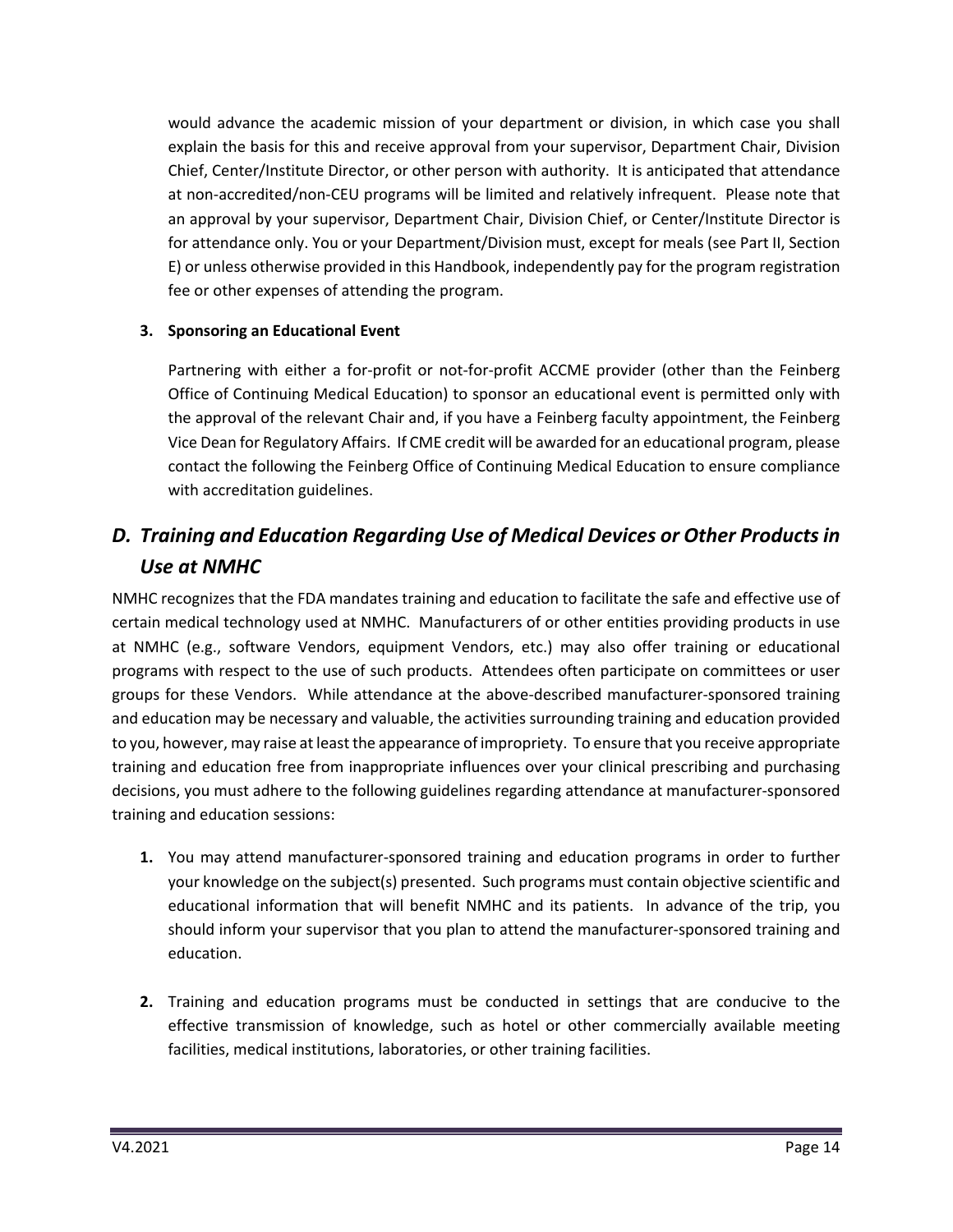- **3.** You may accept reimbursement for reasonable travel, lodging, meals, and other expenses in connection with a training and education program at an appropriate location. NOTE: No reimbursement for travel, lodging, and meal expenses may be accepted if the purpose of the travel or meeting is to view equipment or products that you are considering purchasing but have not yet purchased.
- **4.** You may only accept associated hospitality in the form of modest meals and receptions. Any meals and receptions provided in connection with the training and education program must be subordinate in time and focus to the educational/training purpose(s) of the program.
- **5.** You may not allow a medical device company or other manufacturer to pay for meals, hospitality, travel, or other expenses for your spouse or other guests who do not have a bona fide professional interest in the information being provided at the training and education program.

## <span id="page-14-0"></span>*E. Meals*

Vendor representatives are not permitted to provide food on-site at NMHC. Except as provided below, if you attend a meal to discuss business- or education-related matters with Vendor representatives, then you must pay for your own meal. If a working lunch with a Vendor is necessary on-site at NMHC, NMHC should provide the lunch.

Food may be accepted from Vendors or Referral Recipients in the following limited circumstances:

- **1. Educational Conferences or Professional Society Meetings.** You may attend meals and receptions provided by a Vendor or Referral Recipient in connection with an educational conference, training, or professional meeting. However, the meals and receptions must be (i) modest, incidental, and subordinate to the educational content or bona fide business purpose of the meeting, with most of the time dedicated to the educational or business purpose, and (ii) generally available to all attendees. For example, meals, such as lunches, refreshments, and receptions that are included in the conference fee and available for all attendees are appropriate. If you have a Feinberg faculty appointment, the event must also comply with the guidelines of the ACCME.
- **2. Non-Accredited Programs.** If you are a physician or other clinician attending a nonaccredited/non-CEU program for which you have received approval pursuant to Part II, Section C, you may accept a meal or attend a reception in connection with the program as long as the meal or reception is (i) modest, incidental, and subordinate to the educational purpose of the meeting, with most of the time dedicated to the educational purpose, and (ii) generally available to all attendees.
- **3. Manufacturer-Sponsored Training and Education.** In accordance with Part II, Section D, you may attend modest meals and receptions when attending Vendor-sponsored training and education regarding the use of medical devices or other products used at NMHC.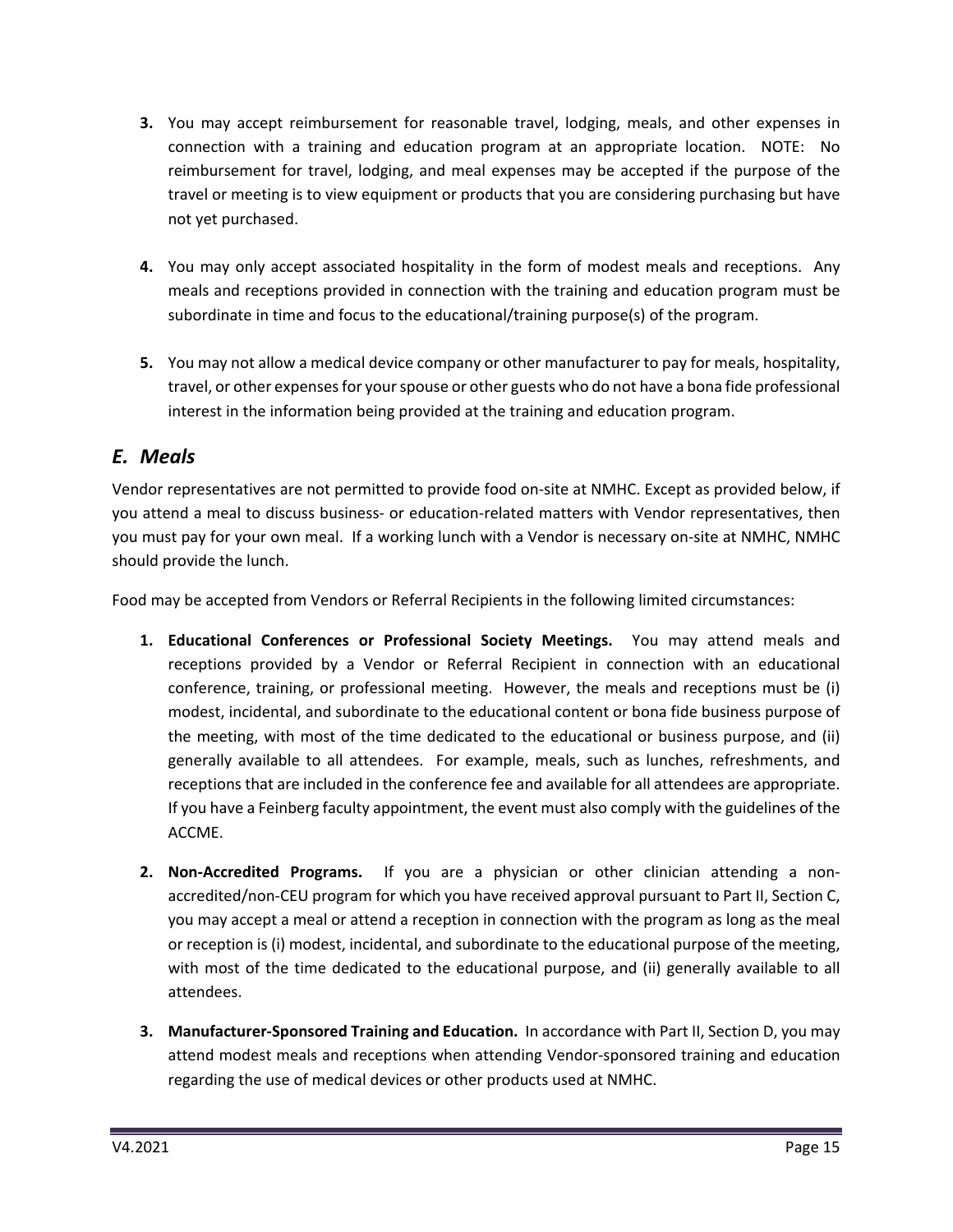- **4. Services**. In accordance with Part II, Section B, you may attend modest meals and receptions in connection with your performance of legitimate contractual services for Industry (e.g., consulting).
- **5. Networking Events.** Food provided at networking events may be accepted in accordance with Part II, Section G.
- **6. Vendor Open Houses.** You may accept modest food at a Vendor open house that is open to the professional community.

In addition, you may not allow a Vendor or Referral Recipient to pay for meals for your spouse, other Immediate Family Member(s), or other guest(s) who do not have a bona fide professional interest in attending the meal.

You may only provide meals to Referral Sources if doing so is part of a bona fide business purpose. However, the meals must be modest in value and occur at venues appropriate for the exchange of information. If the primary purpose of the meeting is marketing and promotion, see Part II, Section F.

# <span id="page-15-0"></span>*F. Marketing and Promotional Activities*

As it is the goal of NMHC to consistently demonstrate our commitment to transparency in all that we do, we must minimize the appearance of conflicts of interest. This includes carefully managing promotional interactions with our Vendors/Industry, Referral Recipients, and Referral Sources. For this reason, CCI must review all requests to engage in public relations and sales and marketing activities on behalf of NMHC or on behalf of a Vendor/Industry or Referral Source. This includes contractual agreements that call for promotional activities, verbal requests for participation in promotional activities, and use of any NMHC logo(s), formal name(s) or branding identity whether institutional, departmental or service line in nature.

Activities in question include, but are not limited to, providing service testimonials and product endorsements, engaging in collateral promotions like joint press releases, or providing our premises for video shoots. For example, a drug company may request our permission to use the Northwestern Medicine name and logo in an online ad that promotes the availability of its products at an NMHC hospital or outpatient location. Another example may involve the mutual interest of an NMG physician and a device maker with which he or she works to co-sponsor a patient seminar that promotes a procedure or clinical service. In another instance, one of our preferred MRI facilities may want to develop a video using NMHC clinicians touting the benefits of its services such that the video can be posted on its website. Regardless, any and all proposed promotional arrangements involving the public dissemination of an NMHC affiliated name or logo, including job titles and clinical department names, must be reviewed and approved by CCI.

NMHC reviews and monitors these activities to ensure that the NMHC name is used only by appropriate parties and in appropriate circumstances. NMHC also wants to ensure that all applicable policies are followed and to determine whether it is appropriate to use NMHC's or a physician's name in connection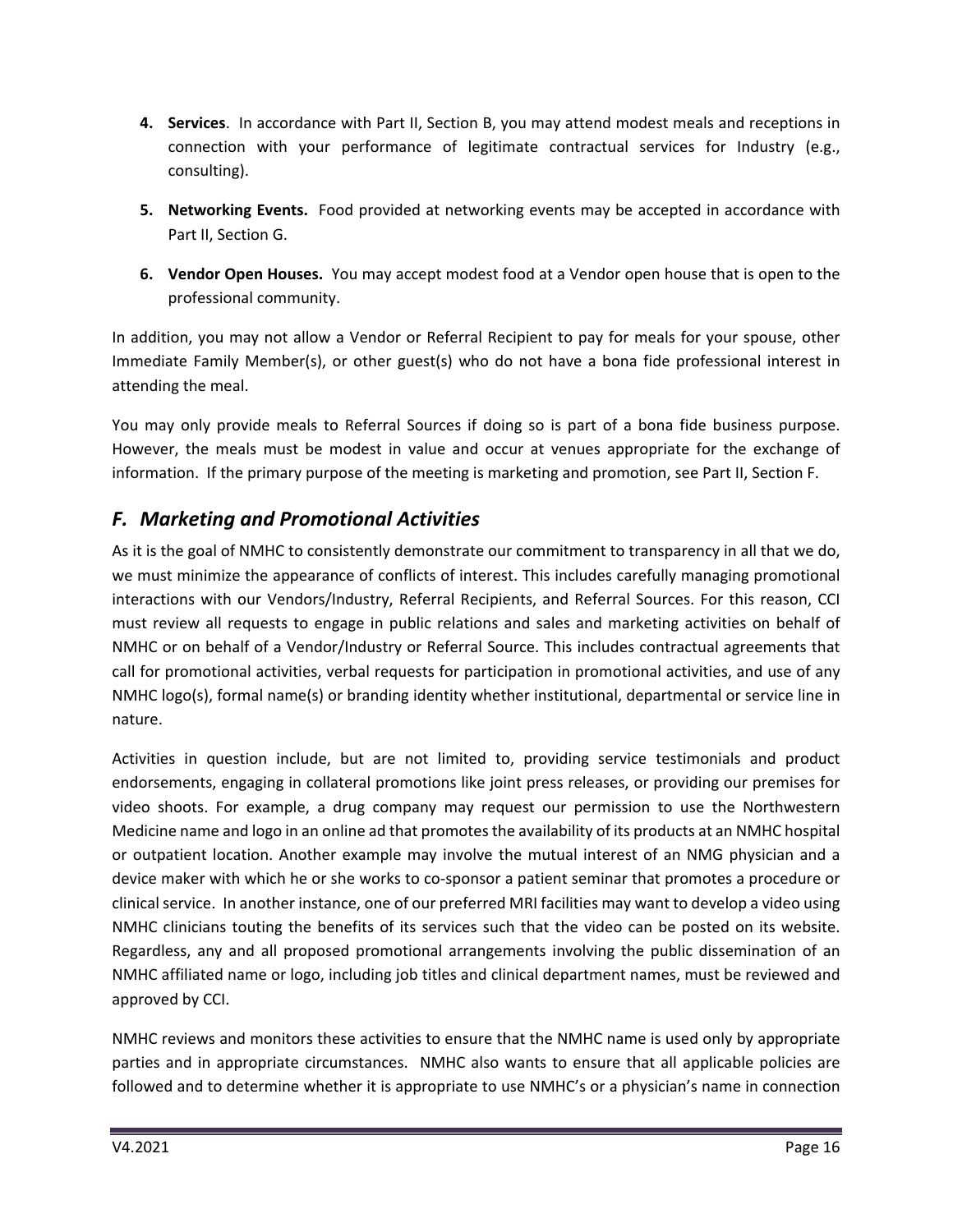with the arrangement; whether NMHC may accept any funding with respect to the arrangement; and whether NMHC should pay a share of funding for the proposed activity or event.

When marketing NMHC program services or product lines to potential or current customers, you may provide modest meals or food items if doing so is necessary in order to secure a face-to-face meeting for purposes of discussing NMHC program services or product lines. You may also provide low value items (e.g., pens, mugs, umbrellas, etc., with the NM logo) for purposes of reminding the potential customer about NMHC program services or product lines. A low value token of appreciation may be provided to customers no more than once per year (e.g., during the holiday season). NMHC Property Operations may provide more frequent tenant appreciation activities (e.g., seasonal food). The value of the item provided should not reflect the volume or value of business from any particular customer. Notwithstanding the foregoing, you should check with the customer to make sure that the provision of meals, food, or items as described above is permissible under the customer's own policies and procedures. NOTE: If you provide a meal, food, or item as described above to a physician Referral Source, you must track and log these items. Please refer to the policy addressing "non-monetary compensation" applicable to your NMHCentity or contact CCI.

NOTE:A Vendor may not pay for your registration fee, travel or lodging or provide other support for you to attend meetings that deal solely with marketing of the Vendor's products or services or where the purpose of the meeting is to view the Vendor's products or equipment that NMHC is considering purchasing.

## <span id="page-16-0"></span>*G. Networking Events*

NMHC recognizes that networking events hosted by Vendors may provide an opportunity to stay relevant in an Industry and to develop and maintain important professional relationships that benefit NMHC. However, such events may raise at least the appearance of impropriety. In order to minimize inappropriate influences over your ability to make decisions for NMHC and its patients, you must adhere to the following guidelines:

- **1.** Networking events do not include meetings that deal solely with marketing of a Vendor's product or service.
- **2.** Other than modest receptions or meals, you should pay for the event. For example, if you are invited to a reception followed by attendance at a Blackhawks game, you may attend the reception, but you should pay for your own ticket to the game. Similarly, if a law firm sponsors a cooking class and invites in-house counsel from multiple institutions, you may attend but should pay for your own cooking class. If paying for your ticket is not feasible, you should not go.
- **3.** The event itself should focus on allowing attendees to interact. For example, if a Vendor provides tickets to the opera (i.e., an event that would not allow for significant interaction of the attendees), then you should not attend (or should pay for your own ticket). If the Vendor offers a reception in conjunction with the opera, you may attend the reception, but should pay for your own opera ticket; if paying for your ticket is not feasible, you should not go;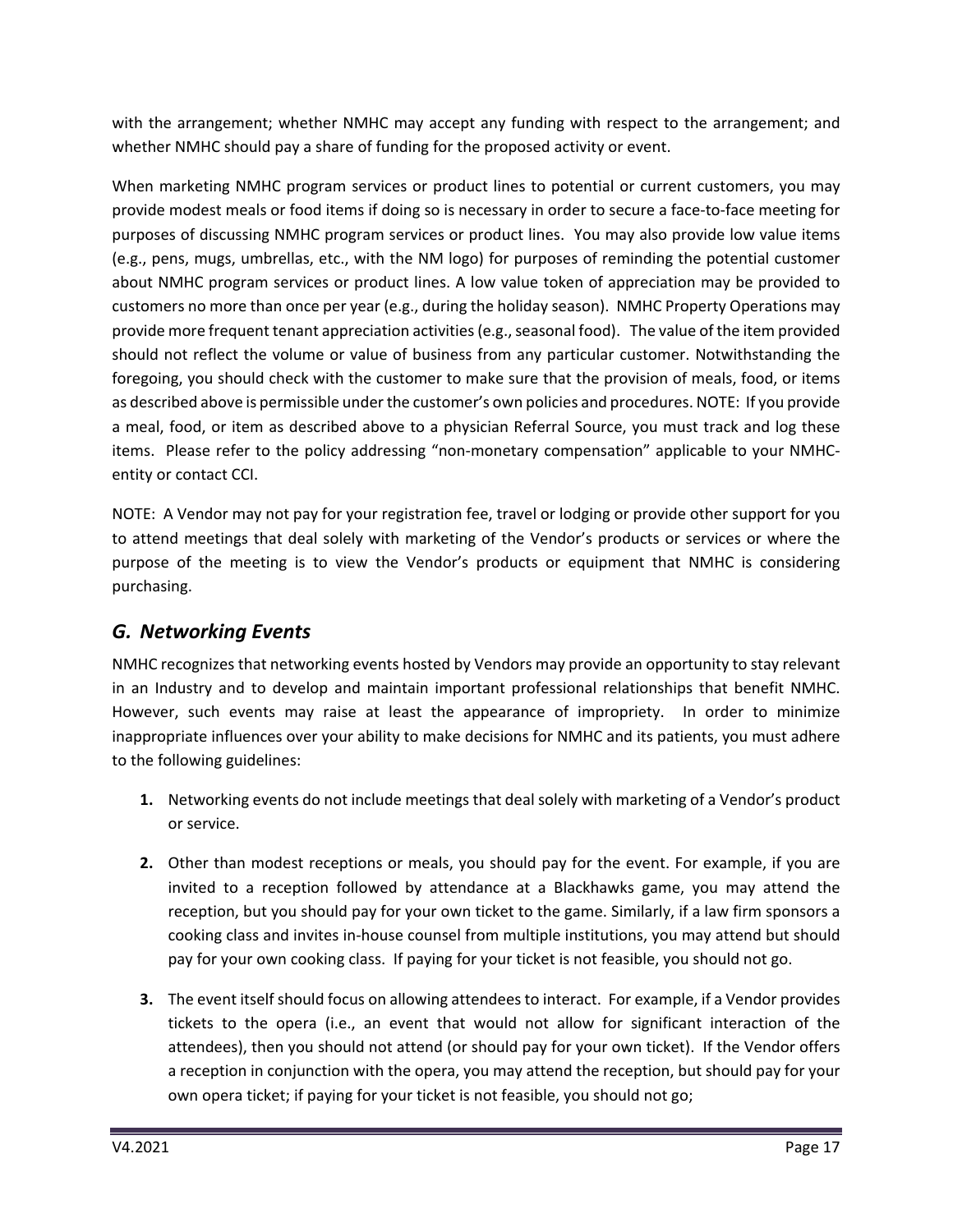- **4.** If the event is offered in conjunction with a professional conference, it should be subordinate to and not interfere with the educational portion of the conference. For example, attendance at a Vendor-sponsored wine and cheese reception following the conference day is fine. NOTE: If the professional conference sponsor provides a networking activity (i.e., the event is not provided solely by a Vendor) as part of a conference, you may participate in the event;
- **5.** The event should be an "open event" (i.e., to all attendees at a conference, to multiple customers or clients). It should not be limited to NM alone;
- **6.** The environment should be conducive to interaction. For example, attendance at a sporting event where it is difficult to mingle or hear conversation is not an appropriate networking event. You may attend, but should buy your own ticket.

NMHC expects that you will apply professional judgment in attending networking events. When in doubt, you must take a conservative approach and look for another way to network. NMHC seeks to minimize even the appearance of impropriety.

### <span id="page-17-0"></span>*H. Health Fairs*

In reference to health fairs, the following standards will apply to any Vendor which participates in or contributes to a health fair hosted by an NMHC entity:

- **1.** All contributions shall support NMHC's charitable mission and values and, consistent with this mission, support outreach to the community.
- **2.** Vendor contributions must be separate and independent of all NMHC clinical decision-making or purchasing decisions—health fair support is never an appropriate exchange for business favors.
- **3.** NMHC shall not accept contributions that are offered in connection with the purchase or sale of goods or services.
- **4.** NMHC shall use monetary contributions to cover the expenses of the health fair, and NMHC shall be solely responsible for determining how the contributions will be spent. If monetary contributions exceed health fair expenses, excess amounts shall be used to support NMHC's academic, educational, and charitable purposes.
- **5.** Sponsor names shall be disclosed at the health fair and in promotional materials. As appropriate, health fair speakers shall disclose any relationship between NMHC and the Sponsor.
- **6.** NMHC shall not endorse any Sponsor.
- **7.** Sponsors and other Vendors may also participate in a health fair by hosting a table or other display. Any information displayed or distributed to health fair attendees must relate to health care (i.e. condition-specific information, treatment, healthy lifestyles, etc.) and not focus on sales of a particular product.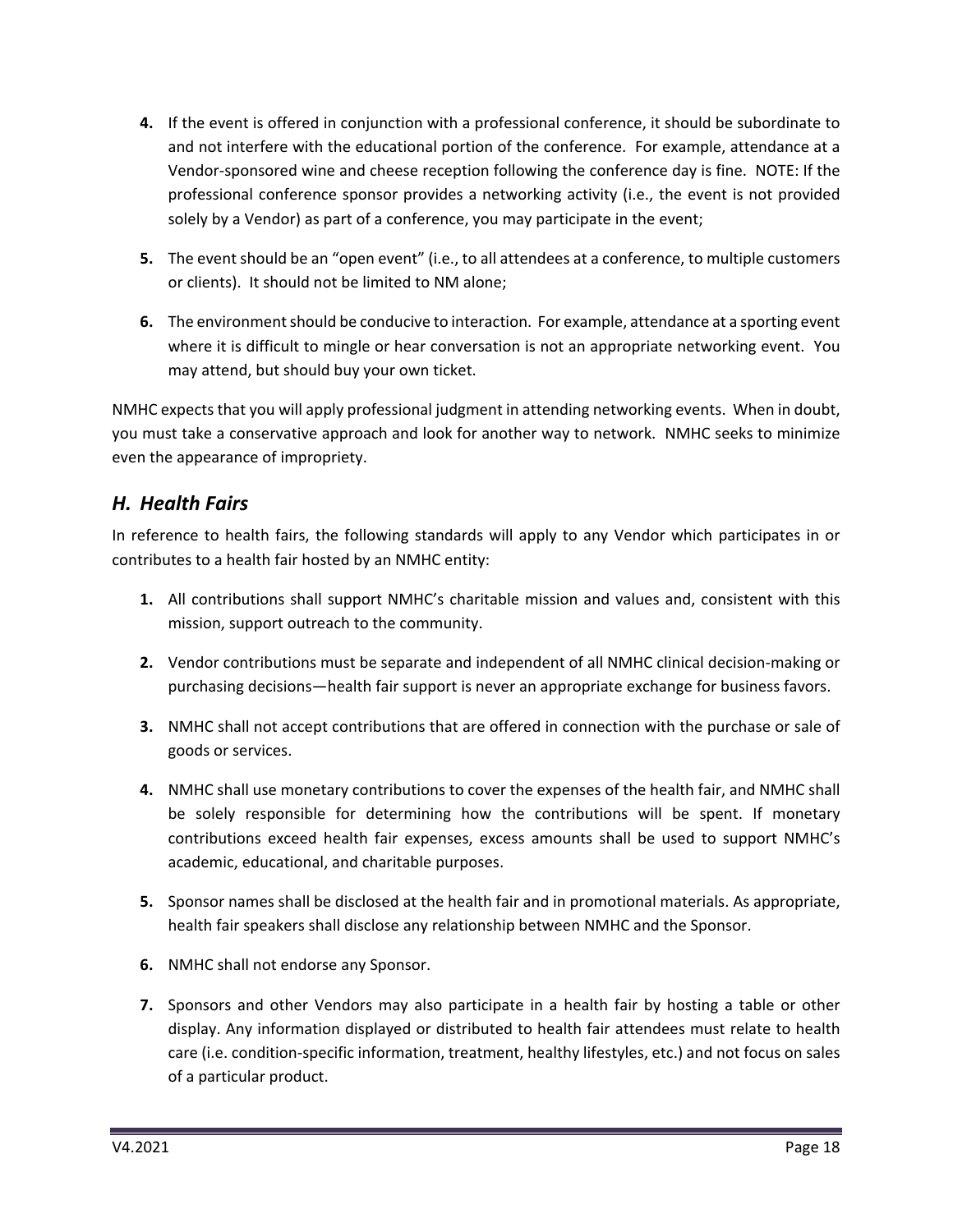**8.** Sponsors and other Vendors participating in a health fair are prohibited from soliciting business during the event but may distribute token items to attendees. Additionally, if such participants provide a health screening, the screening results shall be sent to the individual attendee's provider of choice (i.e. the participant should not use this as an opportunity to obtain/solicit business).

#### <span id="page-18-0"></span>*I. Vendor Fairs*

#### **1. Attendance at Vendor Fairs**

NMHC recognizes that Vendor fairs can be an efficient way to obtain information about Vendor products and services. Because there are typically many Vendors at a fair, the potential for any one Vendor to impact one's clinical, prescribing, and/or purchasing decisions is minimized. However, to avoid actual or the appearance of impropriety, you must adhere to the following guidelines:

- You may attend Vendor fairs for the purposes of gathering information about Vendor services relevant to your position at NMHC;
- You may accept only token gifts (e.g., candy, pens, etc.) from the Vendors that are being handed out to all attendees. You should not participate in raffles where the value of the gift is more than token (e.g., gift baskets, tv's, etc.);
- The use or display of the gifts at NMHC is discouraged. If possible, remove the Vendor name.

#### **2. Sponsoring Vendor Fairs**

NM-sponsored vendor fairs should be consistent with the rules from Part II Section I for attendance at vendor fairs. In addition, if your department is planning to sponsor a Vendor fair, please adhere to the following guidelines:

- Prior approval should be obtained from CCI. If the same event is held multiple times, approval need only be obtained the first time;
- The fair should be informational and relevant to healthcare;
- The selection of vendors to exhibit at the fair shall support the informational purpose of the fair and shall not influence the selection of vendors for NM business purposes;
- The fair should be open to the community;
- Vendors shall provide informational literature and may offer token gifts or food items to all participants (e.g., pen, cookie, etc.). Vendors do not need to remove their logos;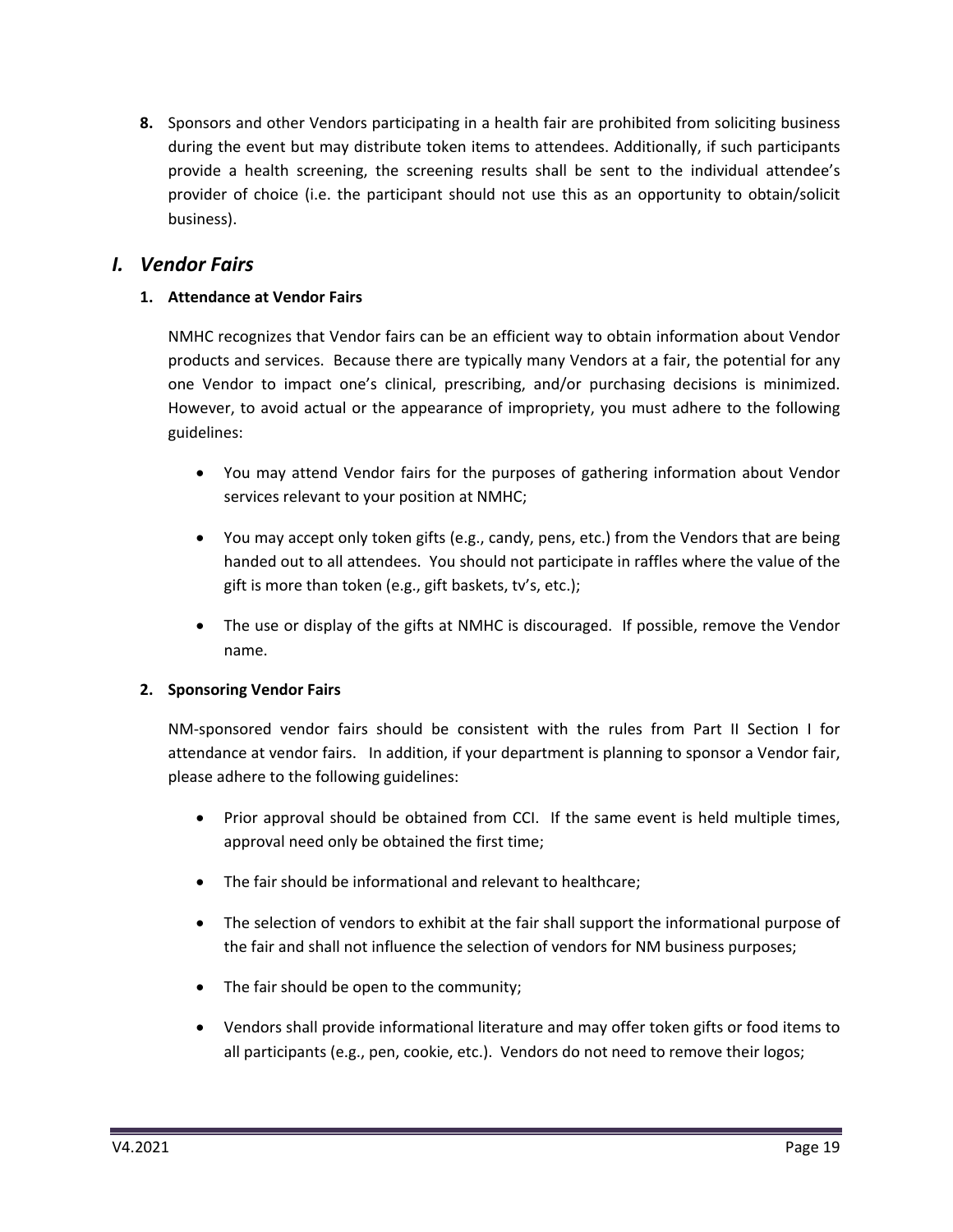Vendors shall not offer big raffle items such as TV or gift cards or prizes that participants can win.

There may be other requirements or limitations based on the space being used.

NOTE: Vendor support for purely educational events is addressed in Part 2 Section O.

## <span id="page-19-0"></span>*J. Purchase Contracts and Discounts*

All contracts to purchase goods or services on behalf of NMHC are subject to NMHC's standard procurement processes. Please refer to NMHC Materials Management Policy: [MM 01.7001,](https://nm.ellucid.com/documents/view/4132)  *[Contracting—Authorization, Administering and Market Evaluation](https://nm.ellucid.com/documents/view/4132)*. Discounts or other reductions in price that reduce the cost of patient care and are appropriately structured and reported are permissible and beneficial. However, certain arrangements characterized as discounts may be viewed as kickbacks (e.g., providing a free item for a physician's personal use as part of a package of discounted products sold to NMHC). Because pricing discounts and incentives from vendors may raise complex issues, vendor arrangements which involve incentives and discounts (other than a discounted price disclosed on an invoice), demonstration equipment usage, use of NMHC as a beta site, or similar arrangements must be reviewed by OGC or the Director, Sourcing and Procurement, or his or her designee, and may require review by CCI and/or OGC.

## <span id="page-19-1"></span>*K. Fundraising*

Vendors may be solicited for funds or gifts-in-kind where:

- **1.** The solicitation is made in the name of NMHC to support and advance NMHC's mission, values, programs, and related needs;
- **2.** The solicitation clearly indicates that the Vendor's response is voluntary and that an affirmative or negative response will not factor into the Vendor selection determination;
- **3.** The solicitation is organized or otherwise overseen and sponsored by Northwestern Memorial Foundation; and
- **4.** The solicitation clearly indicates that there will be no link or relationship with or between the contribution from a Vendor and the volume of business with a Vendor.

Referral Recipients should not be solicited for funds or gifts-in-kind.

## <span id="page-19-2"></span>*L. Charitable Events*

You may accept invitations to *local* charitable or fundraising events (e.g., charity auctions, benefit dinners, and golf outings) from Vendors or Referral Recipients where *all* of the following conditions are met:

**1.** Acceptance may not be used to influence decision-making, to induce referral of patients or the ordering of a service or supply, and cannot take into account the volume or value of referrals, purchases, or business generated;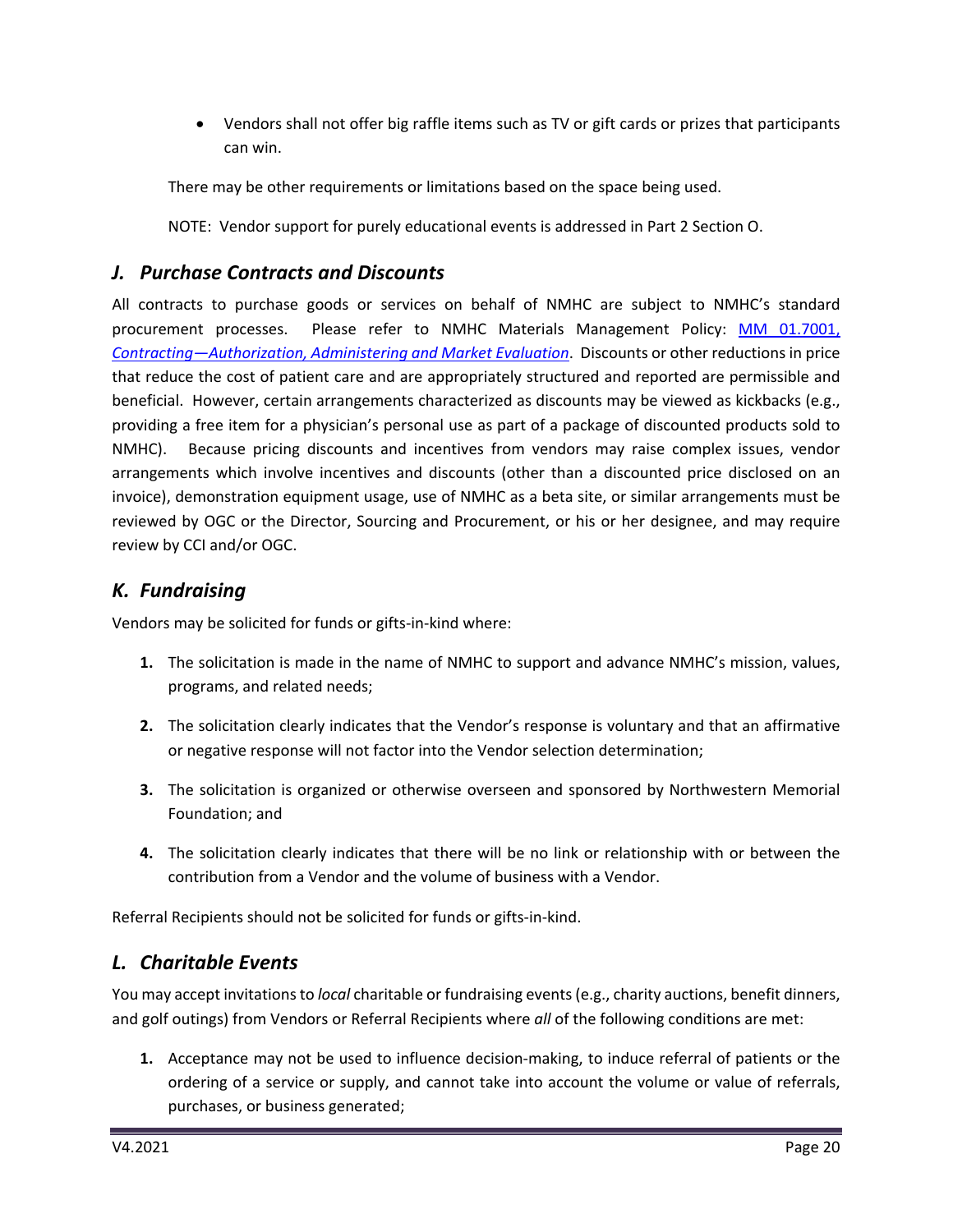- **2.** The event is solely for the benefit of NMHC or another bona fide charitable entity whose mission is related to, complementary to, or otherwise compatible with NMHC's mission;
- **3.** In advance of the charitable event, you inform your supervisor that you plan to attend the event;
- **4.** You limit your acceptance of such invitations to one (1) event from any single Vendor or Referral Recipient per year.

If the Vendor or Referral Recipient also offers a gift (in additional to any meal or other event program), you should decline the gift.

## <span id="page-20-0"></span>*M. Arrangements Requiring Legal Review: Physicians*

If you are a physician employed by an NMHC entity, any financial arrangements that you or an Immediate Family Member might have with entities that perform or bill for "designated health services" must be discussed with OGC prior to your entering into the arrangement. "Designated health services" include clinical laboratory services; physical and occupational therapy services; outpatient speech-language pathology services; radiology and other imaging services; radiation therapy services and supplies; durable medical equipment and supplies; parenteral and enteral nutrients, equipment, and supplies; prosthetics, orthotics, and prosthetic devices and supplies; home health services; outpatient prescription drugs; and inpatient and outpatient hospital services.

 For purposes of this Section M only, an "Immediate Family Member" includes the following: husband or wife; birth or adoptive parent, child, or sibling; stepparent, stepchild, stepbrother, or stepsister; fatherin-law, mother-in law, son-in-law, daughter-in-law, brother-in-law, or sister-in-law; grandparent or grandchild; and spouse of a grandparent or grandchild.

# <span id="page-20-1"></span>*N. Patient Referrals to Family Members or to Entities in which You or Your Family Member has an Investment Interest or Financial Relationship: Physicians*

NMHC recognizes that, for a variety of reasons (including convenience, geographical proximity, or personal preference), patients may wish to seek care from providers other than NMHC-entities. You must comply with the following safeguards to ensure that referrals to non-NMHC-entities are made in accordance with legal and ethical standards. Examples of allowable and prohibited referrals are provided at the end of this Section N. In any case of referrals, patients should always be told that they are free to select the provider of their choice.

NOTE: In this section, the term "designated health services" include the following items or services: clinical laboratory services; physical therapy services; occupational therapy services; outpatient speechlanguage pathology services; radiology and certain other imaging services; radiation therapy services and supplies; durable medical equipment and supplies; parenteral and enteral nutrients, equipment, and supplies; prosthetics, orthotics, and prosthetic devices and supplies; home health services; outpatient prescription drugs; inpatient and outpatient hospital services.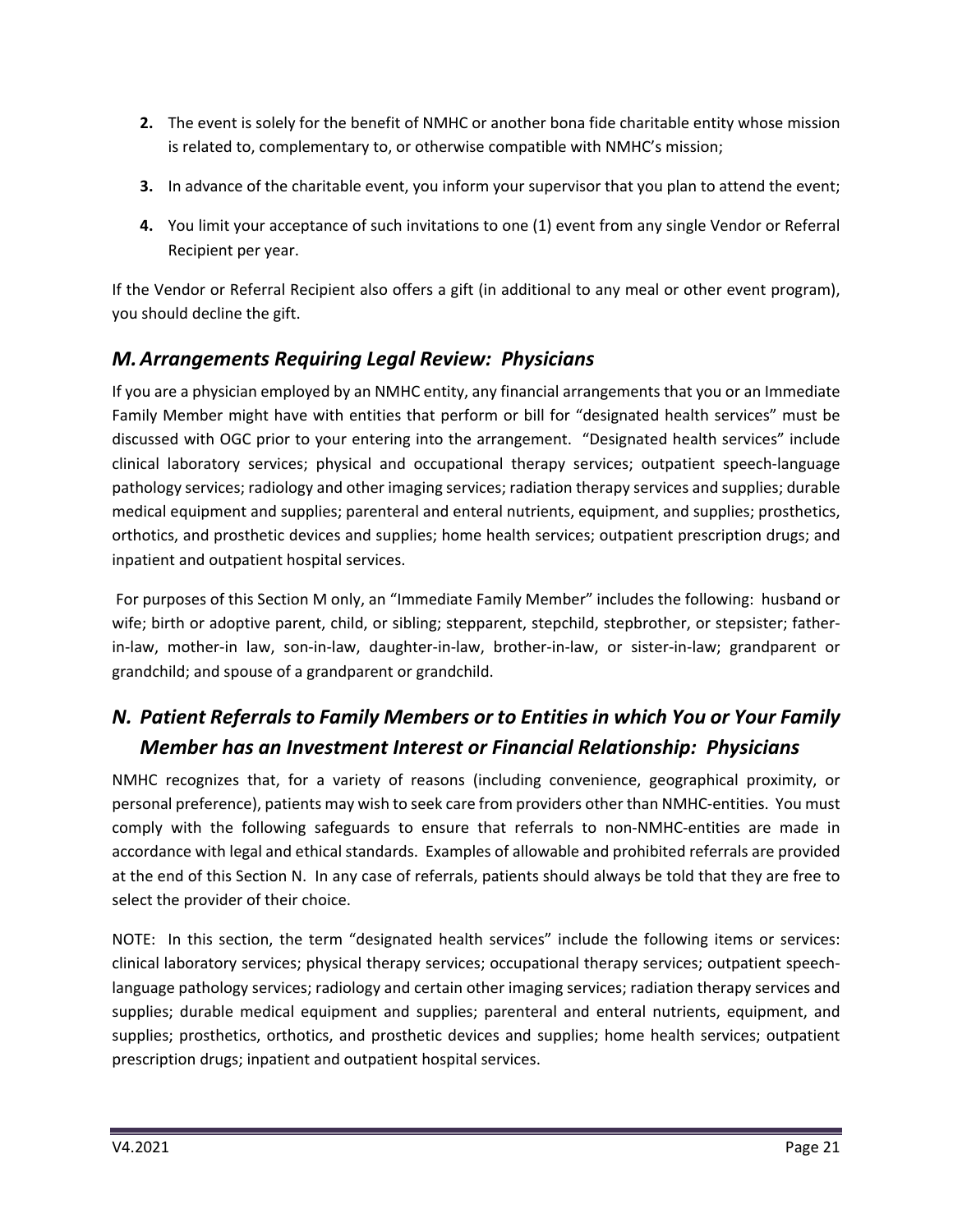- **1.** Referrals for services and products outside of NMHC-entities should be made on the basis of what is best for the patient and never made in exchange for remuneration (whether monetary or inkind), benefits, or favors of any kind from the recipient of the referrals.
- **2.** Unless an exception has been granted by OGC, no referrals for any health care services may be made to entities in which you have or an Immediate Family Member has an investment interest. For purposes of this subsection N.2, an "investment interest" does not include an investment interest in certain "publicly traded entities." Contact CCI for more information about what constitutes a "publicly traded entity."
- **3.** Unless an exception is approved by OGC, no referrals may be made for Medicare patients for "designated health care services" to entities with which you or your Immediate Family Member has a financial relationship (e.g., investment interest, compensation arrangement, or other). For purposes of subsections N.3 and N.4 only, an "Immediate Family Member" includes the following: husband or wife; birth or adoptive parent, child, or sibling; stepparent, stepchild, stepbrother, or stepsister; father-in-law, mother-in law, son-in-law, daughter-in-law, brother-in-law, or sister-inlaw; grandparent or grandchild; and spouse of a grandparent or grandchild.
- **4.** If you refer a patient to an Immediate Family Member (or the Immediate Family Member's facility, group, etc.) for health care services, you should always (i) disclose the relationship to the patient, and (ii) provide names of reasonably available alternative providers, if possible. Patients should always be told that they may select the provider of their choice.
- **5.** If you refer a patient for products to an entity in which you or an Immediate Family Member have an investment interest (such as a retail store offering health care products), you should always (i) disclose the relationship to the patient, and (ii) provide names of reasonably available alternative providers, if possible. Patients should be told that they may select the provider of their choice.
- **6.** You should document disclosures required under this Section N in the patient's medical record.
- **7.** EXAMPLES:
	- Your father is part owner of an ambulatory surgery center. You should not refer a patient to the center unless you have been granted an exception to do so as set forth above.
	- Your wife is an owner (member) of A-B-C, LLC, a home health agency. Your wife is entitled to distributions pursuant to the LLC's Member Agreement. You should not refer patients to A-B-C.
	- Your adult child is employed as a physical therapist at a sports clinic in a suburb where your Medicare-eligible patient resides. Physical therapy services qualify as "designated health care services." Therefore, you may not, *absent an exception*, refer the patient to your adult child, to another physical therapist at the clinic, or to the clinic generally.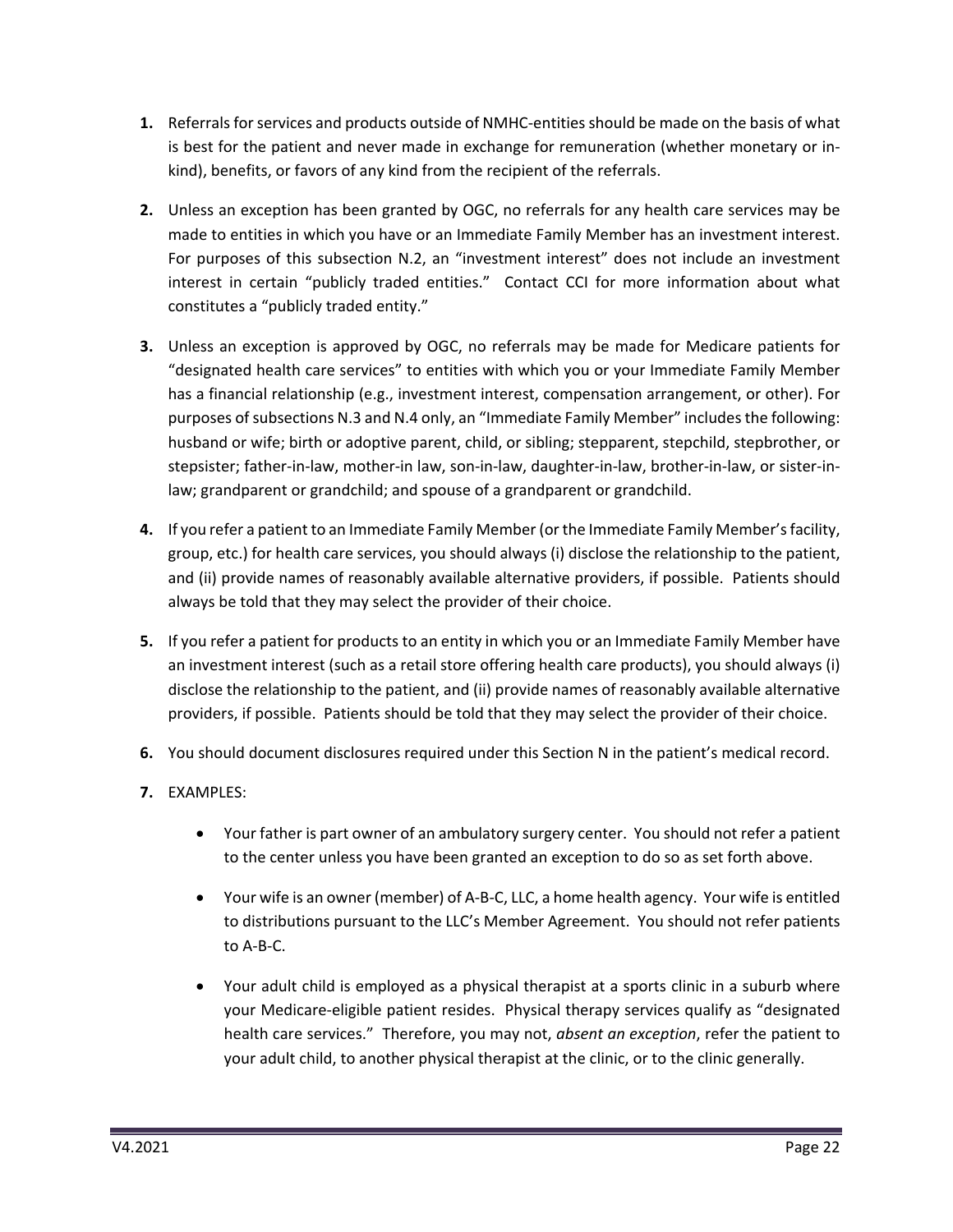Your husband is a specialist with a private medical practice (organized as a medical corporation) located in downtown Chicago. Your husband is employed by the practice but is not a shareholder. You may refer a patient to your spouse as long as you disclose your relationship, provide other alternatives, and emphasize that the patient is free to go to whom they please. Your conversation should be documented in the record. NOTE: This referral for physician services is not a referral for designated health care service. Nor would the referral be prohibited due to an investment interest by your husband. If, however, your husband were a shareholder, then you would not be allowed to make the referral unless you have been granted an exception to do so in accordance with law and NMHC policy.

# <span id="page-22-0"></span>*O. Educational Grants and Donations to Underwrite Educational Conferences at NMHC Facilities or Otherwise Sponsored by NMHC*

An offer from a Vendor or Referral Recipient to underwrite the costs of an educational conference or a professional meeting may be accepted only where:

- **1.** The subsidy is provided in the form of a restricted donation to NMF for the applicable specified educational purposes;
- **2.** NMHC retains responsibility for and control over the selection of content, faculty, education methods and ownership of the materials;
- **3.** Program speakers are required to disclose any financial relationships with the Vendor or Referral Recipient providing the gift or any other relevant financial relationships; and
- **4.** Any program support by the Vendor or Referral Recipient is disclosed to the program attendees and any recipients of program materials.

In no event should a subsidy ever be paid directly to an individual involved with the conference or meeting. The provision of funding by Vendors or Referral Recipients should never influence clinical decision-making, purchasing or prescribing decisions, or the awarding of contracts. Accordingly, NMHC will not accept funding that is offered in connection with the purchase or sale of goods or services.

## <span id="page-22-1"></span>*P. Relationships with the Investment Community*

You should be aware of the risks associated with participating in expert advice panels hosted by the investment community, such as investment firms and hedge funds. Participating in an expert advice panel and potentially disclosing information that is not publicly available may put you at risk for insider trading liability. The safest course of action is to avoid participating in expert advice panels entirely. If you choose to participate in expert advice panels, you can reduce risk by ensuring that (i) the advice being sought is legitimately related to your area of expertise, (ii) your compensation reflects the fair market value, and (iii) the information you provide is publicly available.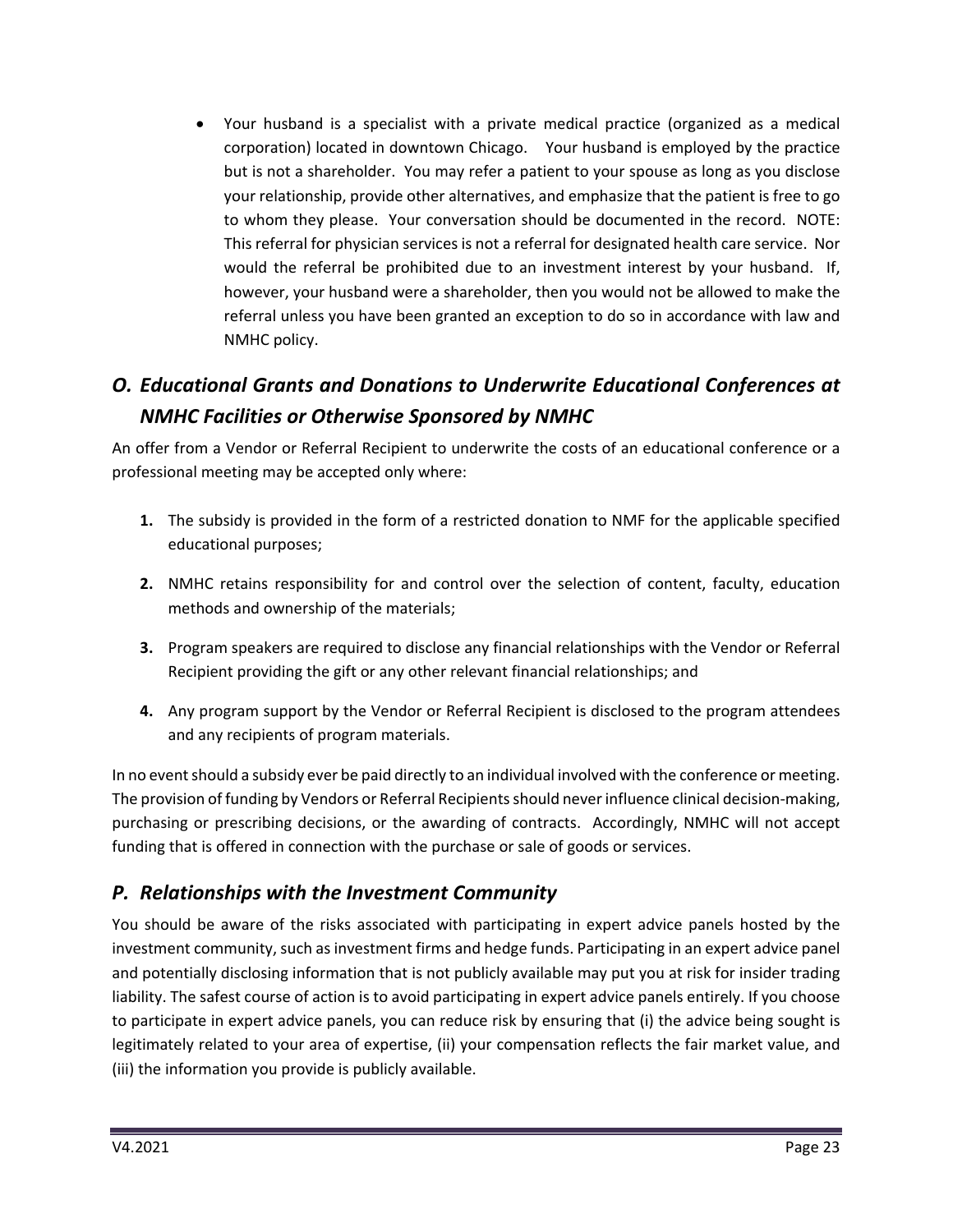## <span id="page-23-0"></span>*Q. Sunshine Act: Physicians*

The Physician Payments Sunshine Act is a transparency initiative that requires that Applicable Manufacturers and group purchasing organizations to provide CMS with the details of any direct or indirect payments made to physicians (limited to doctors of medicine and osteopathy, dentists, podiatrists, optometrists, and chiropractors) and teaching hospitals. The initiative requires that information about payments and other transfers of value to physicians and teaching hospitals worth \$10.00 or greater be made available to the general public. Such payments or transfers of value include, among other things, consulting fees, compensation from speaking or other activities, travel, food, entertainment, gifts, honoraria, royalties, education, research, current and prospective ownership or investment interests, and the use of trial equipment beyond the trial period (see Part II, Section I, "Vendor Provision of Demonstration Products and Other Services"). Applicable Manufacturers, such as pharmaceutical and device companies, are required to collect this information and provide it to CMS who will, in turn, post the information on a publicly available website. This information may be reviewed in conjunction with the Joint Affiliate Annual Disclosure of External Professional Relationships Survey.

The American Medical Association ("AMA") created a website as an educational resource available to physicians ([Physician financial transparency reports \(Sunshine Act\)\)](https://www.ama-assn.org/practice-management/medicare/physician-financial-transparency-reports-sunshine-act). Notably, the AMA recommends that physicians, upon a patient's request, discuss his or her financial interactions with Applicable Manufacturers and communicate how such interactions may result in medical innovations and improved outcomes for patients. Additionally, the AMA website provides information on how physicians can review reports submitted by Applicable Manufacturers and the process to challenge reports that may be false, misleading or inaccurate.

## <span id="page-23-1"></span>*R. Physician-Owned Distributorships: Physicians*

According to the Office of the Inspector General (OIG), a physician-owned distributorship or "POD" is "any physician-owned entity that derives revenue from selling, or arranging for the sale of, implantable medical devices and includes physician-owned entities that purport to design or manufacture, typically under contractual arrangements, their own medical devices or instrumentation." While the legality of a particular POD will depend upon the surrounding facts and circumstances, the OIG views PODs as inherently suspect under the Anti-Kickback statute. Furthermore, the OIG does not believe that disclosure to a patient of a physician's financial interest in a POD addresses these concerns. As a physician's relationship with a POD can impact NMHC, if you have, or are considering acquiring, a relationship with a POD – either directly or indirectly – you should promptly contact CCI. For more information, please refer to the U.S. Department of Health and Human Services Office of Inspector General ("OIG") March 2013 Special Fraud Alert; the October 2013 OIG study on prevalence and use of POD devices; and the Sunshine Act reporting requirements (see Part II, Section Q).

# *S. Foreign Corrupt Practices Act (FCPA)*

The Foreign Corrupt Practices Act of 1977 ("FCPA") prohibits United States companies, their directors, officers, employees and agents from the payment or authorization of the payment of any money, or the giving or authorization of the giving of anything of value, directly or indirectly, to a foreign official or to an